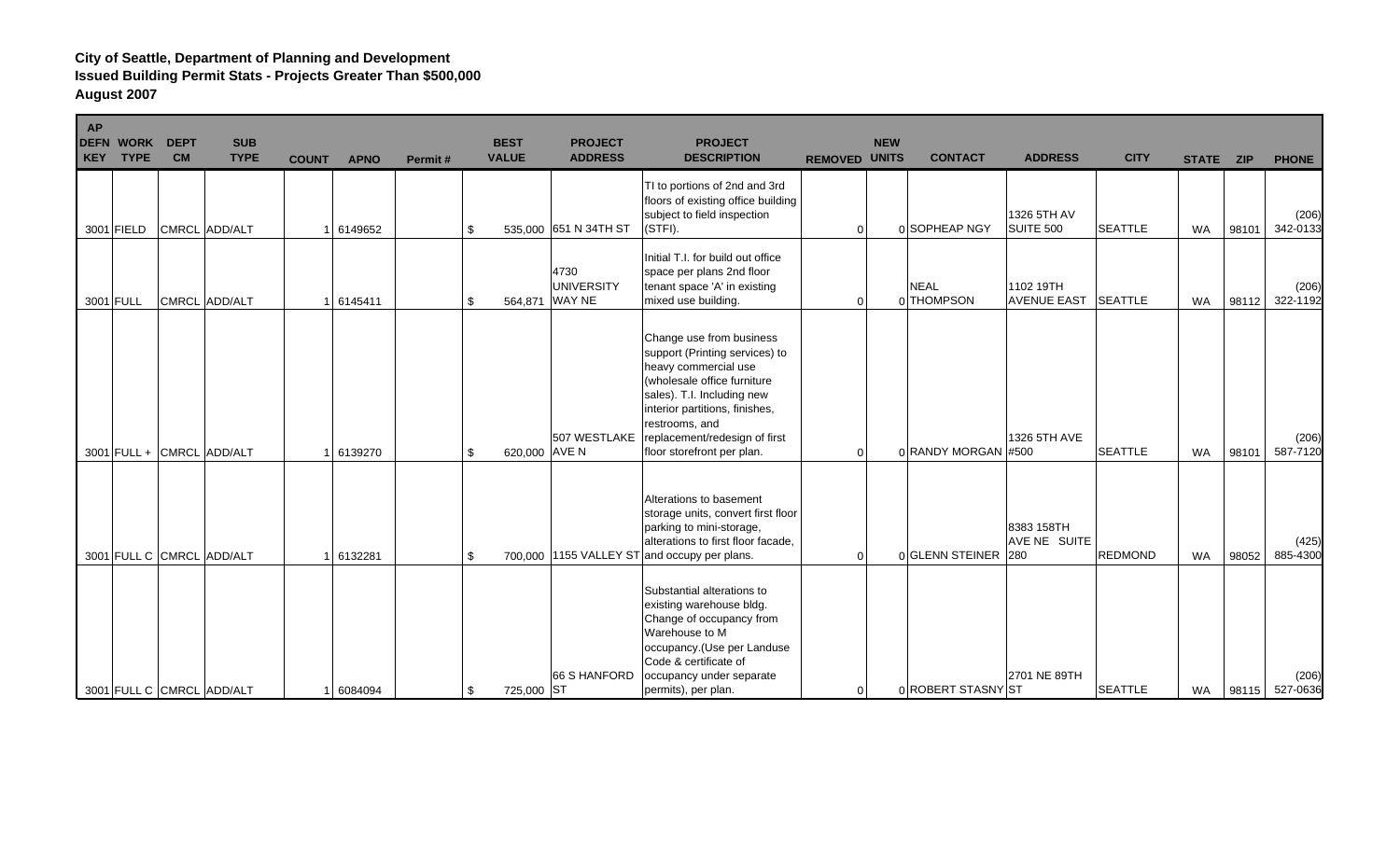| AP | <b>DEFN WORK</b><br>KEY TYPE | <b>DEPT</b><br><b>CM</b> | <b>SUB</b><br><b>TYPE</b> | <b>COUNT</b> | <b>APNO</b> | Permit# | <b>BEST</b><br><b>VALUE</b> | <b>PROJECT</b><br><b>ADDRESS</b>   | <b>PROJECT</b><br><b>DESCRIPTION</b>                                                                                                                                                                                                 | <b>REMOVED UNITS</b> | <b>NEW</b> | <b>CONTACT</b>               | <b>ADDRESS</b>                    | <b>CITY</b>                    | STATE ZIP |       | <b>PHONE</b>      |
|----|------------------------------|--------------------------|---------------------------|--------------|-------------|---------|-----------------------------|------------------------------------|--------------------------------------------------------------------------------------------------------------------------------------------------------------------------------------------------------------------------------------|----------------------|------------|------------------------------|-----------------------------------|--------------------------------|-----------|-------|-------------------|
|    |                              |                          | 3001 FULL C CMRCL ADD/ALT |              | 6128934     |         | \$                          |                                    | Alterations to convert 4th & 5th<br>floor administrative office to<br>mini-storage, create<br>caretaker's unit on 5th floor<br>800,000 1155 VALLEY ST and occupy, per plans.                                                         | 0                    |            | 1 GLENN STEINER 280          | 8383 158TH<br><b>AVE NE SUITE</b> | <b>REDMOND</b>                 | <b>WA</b> | 98052 | (425)<br>885-4300 |
|    |                              |                          | 3001 FULL + CMRCL ADD/ALT |              | 6140845     |         | \$                          |                                    | Ste 220. Approximately 6690<br>sq ft initial TI to change<br>occupancy from M-retail to B-<br>business and occupy as a SPA<br>with some detail sales per<br>plans. No change to existing<br>800,000 900 LENORA ST Building envelope. | 0                    |            | 0 JOHN DEFOREST ST           | 106 NW 36TH                       | <b>SEATTLE</b>                 | <b>WA</b> | 98107 | (206)<br>262-0820 |
|    |                              |                          | 3001 FULL + CMRCL ADD/ALT |              | 6139828     |         | \$                          | 850,000 500 17TH AVE               | Alter portion of interior on 6th<br>floor southeast side, to create<br>accessory sleep clinic in<br>existing medical office building<br>and occupy per plan.                                                                         | 0                    |            | 0 DEBORAH HART               | <b>1345 GULF</b><br><b>ROAD</b>   | <b>POINT</b><br><b>ROBERTS</b> | <b>WA</b> | 98281 | (360)<br>374-0833 |
|    |                              |                          | 3001 FULL + CMRCL ADD/ALT |              | 6145962     |         | \$                          | 925,000 201 16TH AVE E   per plan. | Interior tenant improvements to<br>a portion of level A of D wing of<br>Group Health Hospital with<br>structural modifications in IR<br>lab and mechanial alterations                                                                | 0                    |            | <b>RAMIRO</b><br>0 ZAMARRIPA | 3500 1ST AVE<br><b>NW</b>         | <b>SEATTLE</b>                 | <b>WA</b> | 98107 | (206)<br>633-5297 |
|    |                              |                          | 3001 FIELD CMRCL ADD/ALT  |              | 1 6138671   |         | \$                          | 984,175   1325 6TH AVE             | Alterations to refurbish existing<br>bathrooms (consisting of 100<br>units) to existing hotel per<br>subject to field inspection                                                                                                     | 0                    |            | <b>MARGARET</b><br>0 THOMAS  | 2151 FAIRVIEW<br>AVE E SUITE<br>C | <b>SEATTLE</b>                 | <b>WA</b> | 98102 | (206)<br>322-1036 |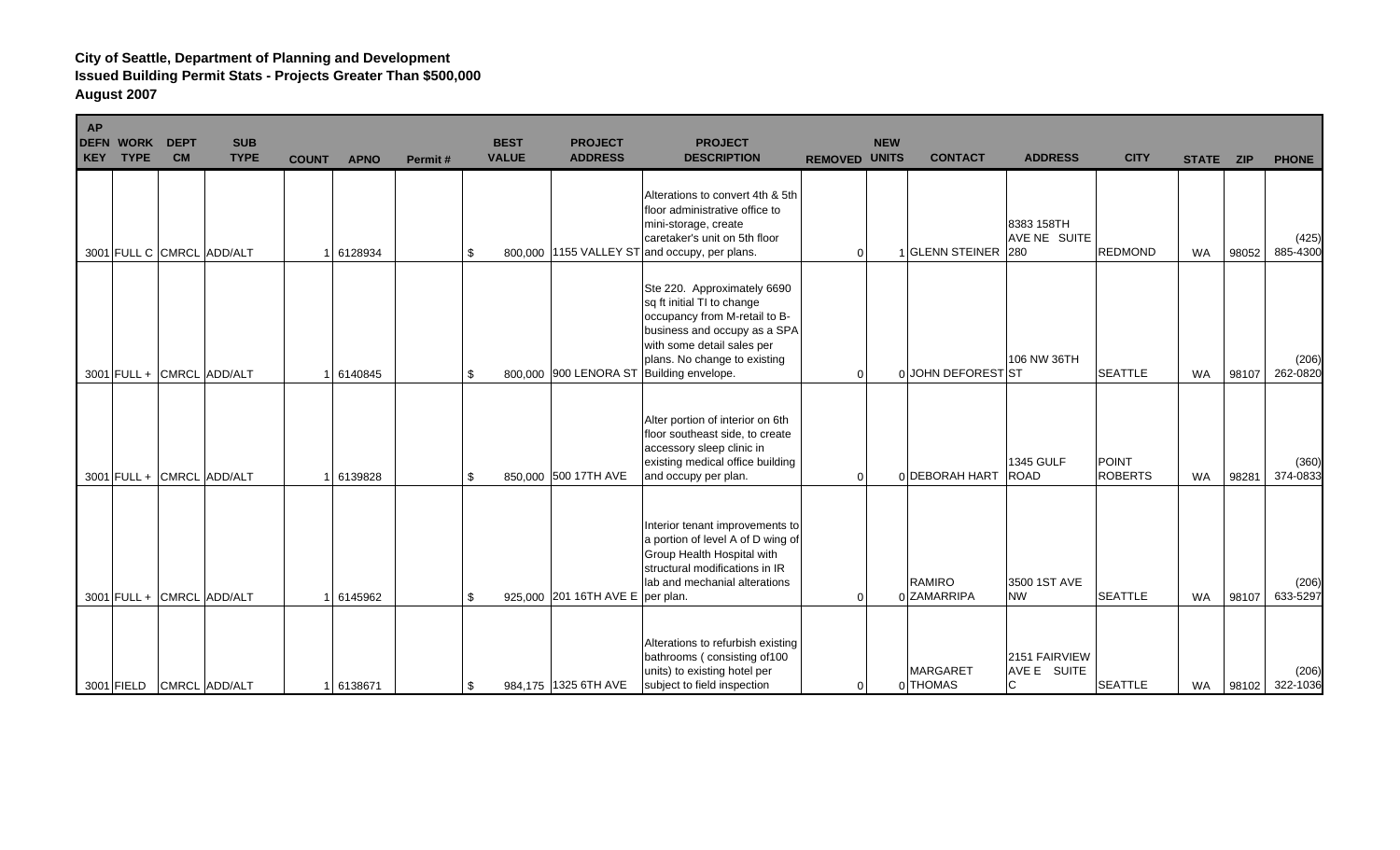| <b>AP</b> | <b>DEFN WORK</b><br>KEY TYPE | <b>DEPT</b><br><b>CM</b> | <b>SUB</b><br><b>TYPE</b> | <b>COUNT</b> | <b>APNO</b> | Permit# | <b>BEST</b><br><b>VALUE</b> | <b>PROJECT</b><br><b>ADDRESS</b> | <b>PROJECT</b><br><b>DESCRIPTION</b>                                                                                                                                                                       | <b>REMOVED UNITS</b> | <b>NEW</b> | <b>CONTACT</b>                                       | <b>ADDRESS</b>                   | <b>CITY</b>       | STATE ZIP |       | <b>PHONE</b>      |
|-----------|------------------------------|--------------------------|---------------------------|--------------|-------------|---------|-----------------------------|----------------------------------|------------------------------------------------------------------------------------------------------------------------------------------------------------------------------------------------------------|----------------------|------------|------------------------------------------------------|----------------------------------|-------------------|-----------|-------|-------------------|
|           | 3001 FULL + CMRCL ADD/ALT    |                          |                           |              | 6143149     | \$      | 1,025,150 WAY               | 401 NE<br><b>NORTHGATE</b>       | Initial TI to establish use as<br>retail sales and services.<br>Interior alterations building #8<br>(space 1110), occupy per<br>plans                                                                      | $\overline{0}$       |            | <b>GEORGE</b><br>0 SLADEK                            | 80 S LAKE AVE<br>650             | <b>PASADENA</b>   | CA        | 91101 | (626)<br>685-2800 |
|           |                              |                          | 3001 FULL + CMRCL ADD/ALT |              | 6138302     | -\$     | 1,100,000 WAY NE            | 4518<br><b>UNIVERSITY</b>        | Tenant improvement to change<br>of use from office to retail for<br>"Urban Outfitters" and occupy<br>per plan.                                                                                             | $\Omega$             |            | 0 CARL PIRSCHER   PO BOX 55429                       |                                  | <b>SEATTLE</b>    | <b>WA</b> | 98155 | (206)<br>368-9668 |
|           |                              |                          | 3001 FULL C CMRCL ADD/ALT |              | 6129499     | \$      |                             | 1,364,000 2001 6TH AVE           | Construction of a Seattle City<br>Light Transformer Vault to add<br>additional power resources<br>throughout the buildings per<br>plans                                                                    | $\mathbf 0$          |            | 0 JOHN WILLIAMS                                      | 120 LAKESIDE<br><b>AVENUE</b>    | <b>SEATTLE</b>    | <b>WA</b> | 98122 | (206)<br>324-4800 |
|           |                              |                          | 3001 FULL C CMRCL ADD/ALT |              | 6093161     | -\$     | 1,500,000 N                 | 410 TERRY AVE                    | Phase 1 of 4 - Construction of<br>(2) 6-story Mixed-Occupancy<br>R&D/Office/Retail buildings<br>with below grade parking<br>garage + service docks per<br>plan (Shoring + Excavation<br>only this permit). | $\overline{0}$       |            | IODI<br>0 PATTERSON                                  | 26456 MARINE<br><b>VIEW DR S</b> | <b>DES MOINES</b> | <b>WA</b> | 98198 | (425)<br>681-4718 |
|           |                              |                          | 3001 FULL + CMRCL ADD/ALT |              | 1 6142884   | \$      | 1,500,000 ST                | 1260 MERCER                      | TI of entire second and fourth<br>floor, per plan. No change to<br>existing shell.                                                                                                                         | $\overline{0}$       |            | <b>CATHERINE</b><br>0 LATEGAN                        | 223 YALE AVE<br>N                | <b>SEATTLE</b>    | <b>WA</b> | 98109 | (206)<br>621-2380 |
|           |                              |                          | 3001 FULL C CMRCL ADD/ALT |              | 6093863     | \$      | 2.184.261                   | 1130<br><b>BROADWAY</b>          | Construct addition to existing<br>indoor participant sports &<br>restaurant building & occupy<br>per plans.                                                                                                | $\Omega$             |            | <b>CURTIS</b><br>0 MCGUIRE                           | 4208 LEARY<br><b>WAY NW</b>      | <b>SEATTLE</b>    | <b>WA</b> | 98107 | (206)<br>604-6451 |
|           | 3001 FULL + CMRCL ADD/ALT    |                          |                           |              | 1 6140093   | \$      | 3,500,000 AVE N             |                                  | Commercial TI of 22,500 sf of<br>medical office on the entire<br>11011 MERIDIAN 2nd floor of existing medical<br>office/retail building, per plans.                                                        | $\overline{0}$       |            | <b>JEFF</b><br>0 WANDASIEWICZ 1101 E PIKE ST SEATTLE |                                  |                   | <b>WA</b> | 98122 | (206)<br>332-3322 |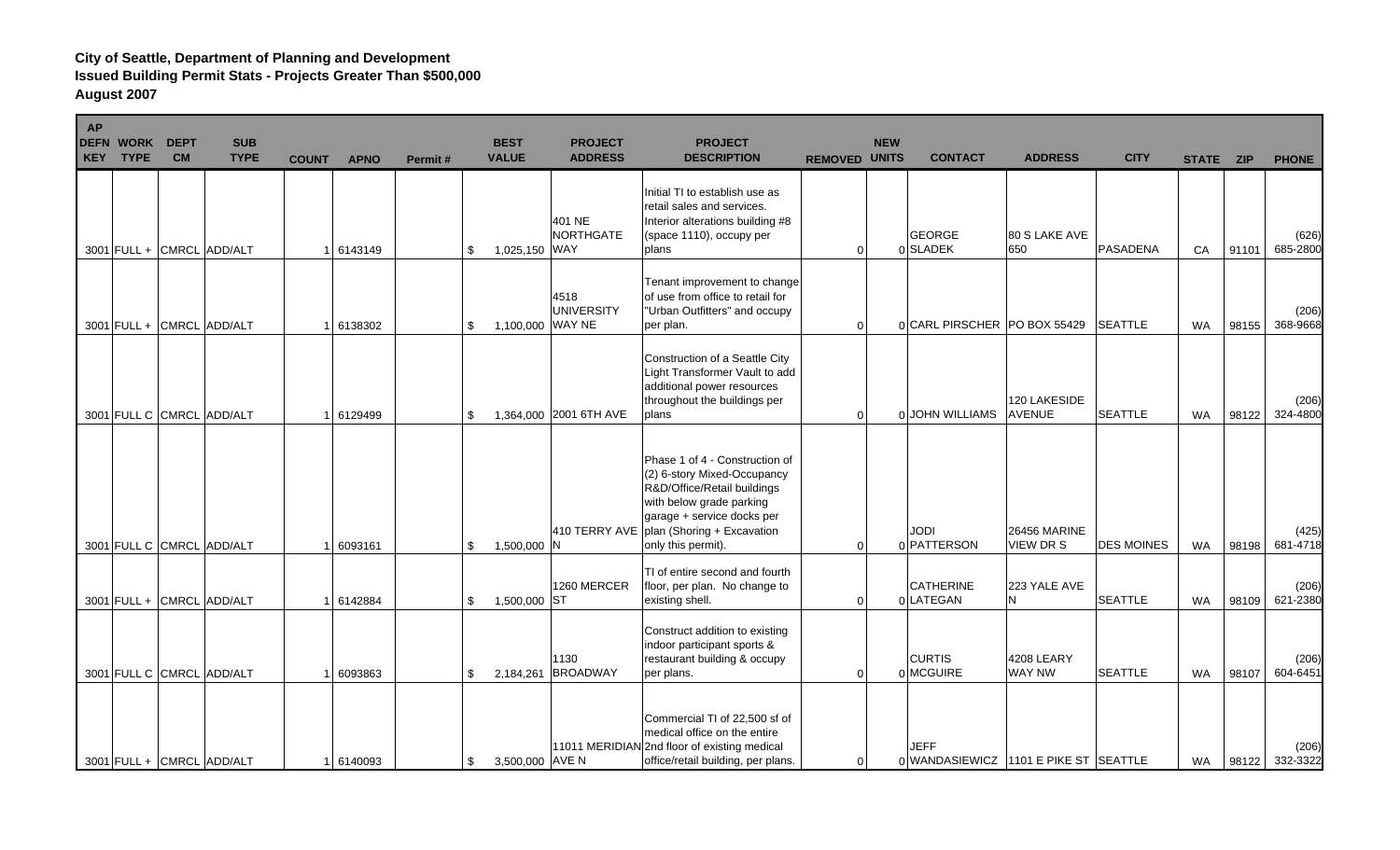| <b>AP</b><br><b>DEFN</b><br><b>KEY</b> | <b>WORK</b><br><b>TYPE</b> | <b>DEPT</b><br><b>CM</b>   | <b>SUB</b><br><b>TYPE</b> | <b>COUNT</b> | <b>APNO</b> | Permit# | <b>BEST</b><br><b>VALUE</b> | <b>PROJECT</b><br><b>ADDRESS</b> | <b>PROJECT</b><br><b>DESCRIPTION</b>                                                                                                                                                                                                                                                                    | <b>REMOVED UNITS</b> | <b>NEW</b>   | <b>CONTACT</b>                 | <b>ADDRESS</b>                          | <b>CITY</b>       | STATE ZIP |       | <b>PHONE</b>      |
|----------------------------------------|----------------------------|----------------------------|---------------------------|--------------|-------------|---------|-----------------------------|----------------------------------|---------------------------------------------------------------------------------------------------------------------------------------------------------------------------------------------------------------------------------------------------------------------------------------------------------|----------------------|--------------|--------------------------------|-----------------------------------------|-------------------|-----------|-------|-------------------|
|                                        | 3001 FULL C INST           |                            | ADD/ALT                   |              | 1 6127079   |         | \$                          | 983,000 121 N 80TH ST            | Interior voluntary seismic<br>upgrade and add two<br>mechanical roof top unit to<br>existing church per plans.                                                                                                                                                                                          | $\overline{0}$       |              | <b>DOUGLAS</b><br>0 SOUTHWORTH | 1223 RAILROAD<br><b>AVE</b>             | <b>BELLINGHAM</b> | WA        | 98225 | (360)<br>676-7733 |
|                                        | 3001 FULL C INST           |                            | ADD/ALT                   |              | 6139214     | \$      | 2,000,000                   | 4800 SAND                        | Alter portion of 3rd level for<br>Inpatient Pharmacy at<br>POINT WAY NE Children's Hospital per plans.                                                                                                                                                                                                  | $\Omega$             |              | <b>SCOTT</b><br>0 OSTERHAGE    | 1191 2ND AV<br><b>STE 1500</b>          | <b>SEATTLE</b>    | <b>WA</b> | 98101 | (206)<br>808-7851 |
|                                        |                            | <b>COMMERCIAL ADD ALT</b>  |                           | 19           |             |         | 22,660,457<br>\$            |                                  |                                                                                                                                                                                                                                                                                                         | $\mathbf{0}$         |              |                                |                                         |                   |           |       |                   |
|                                        | 3001 FIELD                 | <b>MF</b>                  | ADD/ALT                   |              | 6150997     |         | 620,000 AVE<br>\$           | 1620 MELROSE                     | Interior alteration to 40 unit<br>apartment building. Subject to<br>field inspections. STFI.( Frame<br>interior wall between bedroom<br>and living room to include<br>closet in 32 units -1<br>bedrooms.Replace<br>cabinets, flooring, drywall, windo<br>ws & appliances. Add ventless<br>washer/dryer. | $\overline{0}$       |              | 0 LARY HELLER                  | 1605 BELLEVUE<br>AVE,#406               | <b>SEATTLE</b>    | <b>WA</b> | 98122 | (206)<br>940-2993 |
|                                        | 3001 FIELD                 | <b>MF</b>                  | ADD/ALT                   |              | 6149555     | -\$     | 660,000 AVE N               | <b>124 WARREN</b>                | Interior non-structural interior<br>alteration to existing<br>multifamily structure (22 units-<br>Condo) per subject to field<br>inspections. STFI                                                                                                                                                      | $\Omega$             |              | <b>NAILA</b><br>0 CRAWFORD     | 114 1/2 1ST<br><b>AVE S#1</b>           | <b>SEATTLE</b>    | <b>WA</b> | 98104 | (206)<br>223-0970 |
|                                        | 3001 FULL C MF             |                            | ADD/ALT                   |              | 1 6129294   |         | \$                          | 850,000 1321 1ST AVE             | Initial TI to unit# 1703 within<br>existing structure and occupy<br>per plan                                                                                                                                                                                                                            | $\overline{0}$       |              | 0 ELLEN LUCAS                  | 107 SPRING ST SEATTLE                   |                   | <b>WA</b> | 98104 | (206)<br>689-0442 |
|                                        |                            | <b>MULTIFAMILY ADD ALT</b> |                           | $\mathbf{3}$ |             | -9      | 2,130,000                   |                                  |                                                                                                                                                                                                                                                                                                         | $\mathbf{0}$         | $\mathbf{0}$ |                                |                                         |                   |           |       |                   |
|                                        | 3001 FIELD                 | SF/D                       | ADD/ALT                   |              | 1 6148191   | \$      | 1,500,000 DR NE             | 3101 WEST<br>LAURELHURST         | Interior alterations to<br>lower/main floor for removal of<br>walls, reconfiguration of rooms<br>on both levels per floor plan<br>and subject to field inspection                                                                                                                                       | $\Omega$             |              | 0 IRMA DORE                    | 1201 3RD<br><b>AVENUE SUITE</b><br>3710 | <b>SEATTLE</b>    | <b>WA</b> | 98101 | (206)<br>233-8600 |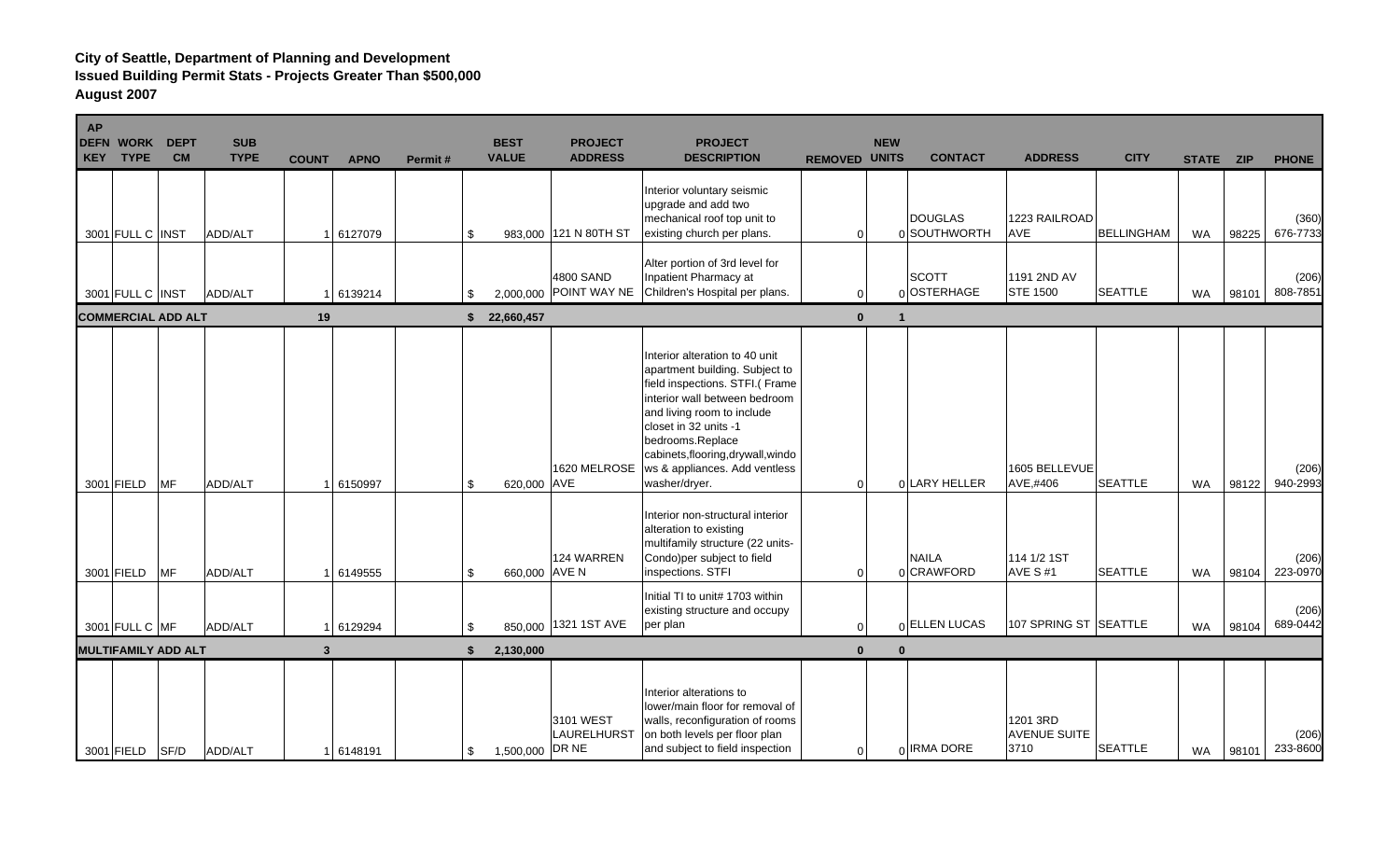| <b>AP</b><br><b>WORK</b><br><b>DEFN</b><br>KEY TYPE | <b>DEPT</b><br><b>CM</b> | <b>SUB</b><br><b>TYPE</b>    | <b>COUNT</b>   | <b>APNO</b> | Permit# |     | <b>BEST</b><br><b>VALUE</b> | <b>PROJECT</b><br><b>ADDRESS</b> | <b>PROJECT</b><br><b>DESCRIPTION</b>                                                                                                                                                                                                              | <b>REMOVED UNITS</b> |                | <b>NEW</b> | <b>CONTACT</b>                       | <b>ADDRESS</b>              | <b>CITY</b>       | STATE ZIP |       | <b>PHONE</b>      |
|-----------------------------------------------------|--------------------------|------------------------------|----------------|-------------|---------|-----|-----------------------------|----------------------------------|---------------------------------------------------------------------------------------------------------------------------------------------------------------------------------------------------------------------------------------------------|----------------------|----------------|------------|--------------------------------------|-----------------------------|-------------------|-----------|-------|-------------------|
| <b>SF ADD ALT</b>                                   |                          |                              |                |             |         |     | 1,500,000                   |                                  |                                                                                                                                                                                                                                                   |                      | $\Omega$       | $\Omega$   |                                      |                             |                   |           |       |                   |
| 3003 FULL C CMRCL CHILD                             |                          |                              |                | 6145767     |         | \$  |                             | 550,000 700 5TH AVE              | Blanket Permit for interior non-<br>structural alterations to the<br>61st floor. METZLER                                                                                                                                                          |                      | $\overline{0}$ |            | 0 JONES MIKE                         | 1201 WESTERN<br>AVE STE 450 | <b>SEATTLE</b>    | <b>WA</b> | 98101 | (425)<br>641-9200 |
| 3003 FULL C CMRCL CHILD                             |                          |                              |                | 1 6150551   |         | \$  |                             | 1,671,233 1501 4TH AVE           | Blanket Permit for interior non-<br>structural alterations to the<br>26th and 27th floors.<br>SEABRIGHT                                                                                                                                           |                      | $\Omega$       |            | 0 JIM BANKS                          | 2221 5TH AV                 | <b>SEATTLE</b>    | WA        | 98121 | (206)<br>441-1449 |
| <b>BLANKET</b>                                      |                          |                              | $\overline{2}$ |             |         | \$  | 2,221,233                   |                                  |                                                                                                                                                                                                                                                   |                      | $\mathbf{0}$   | $\bf{0}$   |                                      |                             |                   |           |       |                   |
|                                                     |                          | 1004 FULL C CMRCL MECHANICAL |                | 6138876     |         | \$. |                             | 600,000 901 12TH AVE             | Installing new roof-top air<br>handling unit; fume hood<br>exhaust fan with heat recovery,<br>replacing fume hoods,<br>rerouting air supply, extending<br>existing chilled water.                                                                 |                      | $\Omega$       |            | 0 CRAIG BELCHER VIEW DR S            | <b>26456 MARINE</b>         | <b>DES MOINES</b> | <b>WA</b> | 98198 | (206)<br>295-0613 |
|                                                     |                          | 1004 FULL C CMRCL MECHANICAL |                | 1 6143731   |         | \$  | 647,000 NE                  | 4501 15TH AVE                    | Replace EXISTING COOLING<br>TOWER/NEW COOLING<br>TOWER on Top level of<br>garage. Replace existing<br>electric heat VAV<br>Boxes/newHW VAV Boxes in<br>office BLDG. levels two<br>through four.Install/new heat<br>recovery chiller sub basement. |                      | $\overline{0}$ |            | 0 GERRY GALVIN 5005 3RD AVE SSEATTLE |                             |                   | WA        | 98134 | (206)<br>510-4863 |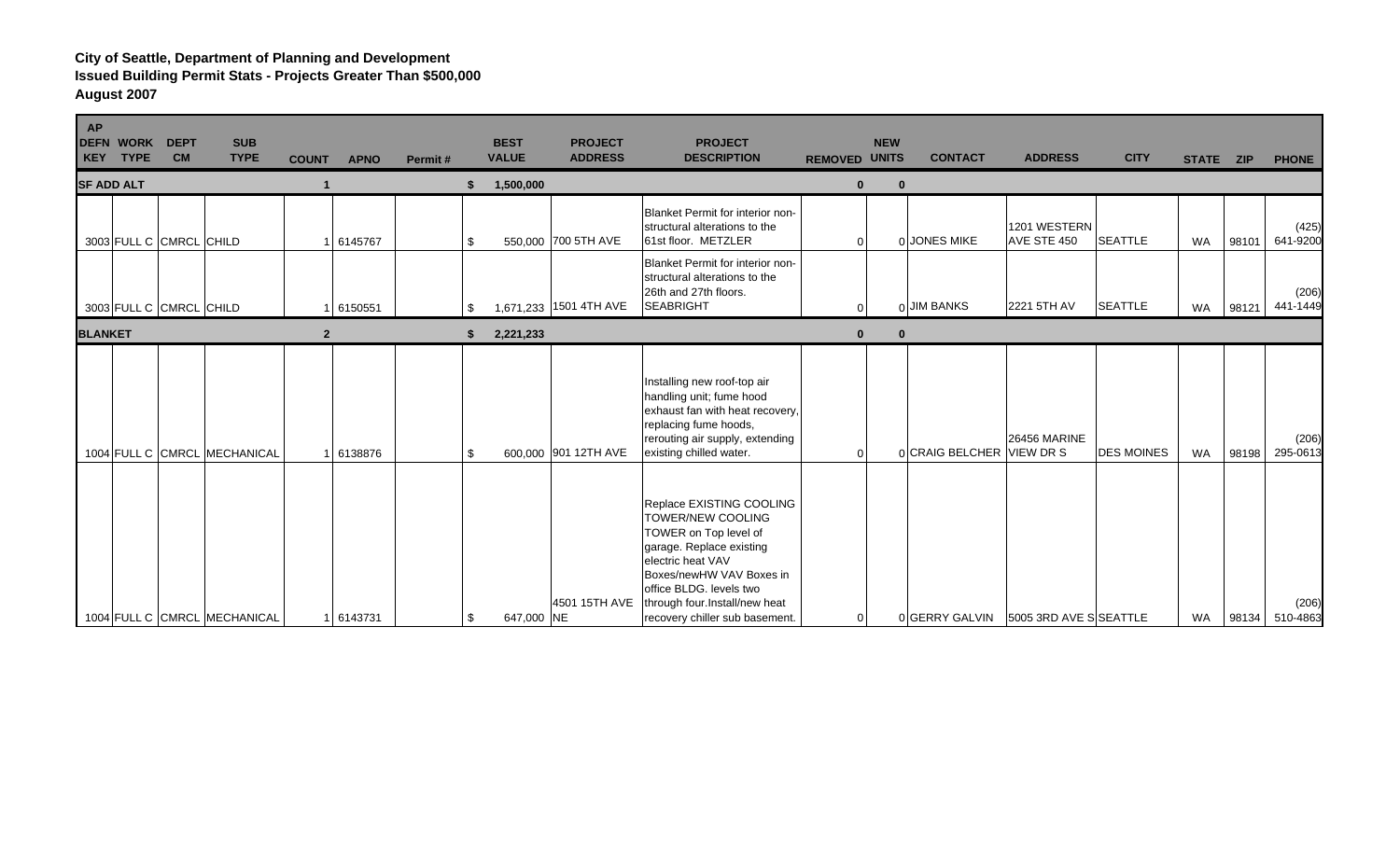| <b>AP</b> | <b>DEFN WORK</b><br><b>KEY TYPE</b> | <b>DEPT</b><br><b>CM</b> | <b>SUB</b><br><b>TYPE</b>    | <b>COUNT</b> | <b>APNO</b> | Permit# | <b>BEST</b><br><b>VALUE</b> | <b>PROJECT</b><br><b>ADDRESS</b> | <b>PROJECT</b><br><b>DESCRIPTION</b>                                                                                                                                                                                                     | <b>REMOVED UNITS</b> | <b>NEW</b> | <b>CONTACT</b> | <b>ADDRESS</b>                 | <b>CITY</b>    | STATE ZIP |       | <b>PHONE</b>      |
|-----------|-------------------------------------|--------------------------|------------------------------|--------------|-------------|---------|-----------------------------|----------------------------------|------------------------------------------------------------------------------------------------------------------------------------------------------------------------------------------------------------------------------------------|----------------------|------------|----------------|--------------------------------|----------------|-----------|-------|-------------------|
|           |                                     |                          | 1004 FULL C CMRCL MECHANICAL |              | 6143319     |         | 940,000 AVE N<br>\$         | 3301 FREMONT                     | Add (3) new rooftop units, Add<br>(7) garage exhaust fan, Add (1)<br>elevator hoistway<br>pressurization fan, Add (1)<br>bathroom exhaust fan, Add (8)<br>fans on roof, Add (6) VAV<br>boxes, & Misc ductwork, and<br>diffusers/grilles. | $\overline{0}$       |            | 0 DARLA DOLL   | 7717 DETROIT<br><b>AVE SW</b>  | <b>SEATTLE</b> | <b>WA</b> | 98106 | (206)<br>768-4278 |
|           |                                     |                          | 1004 FULL C CMRCL MECHANICAL |              | 6143137     |         | 1,000,000 ST<br>\$          | <b>1211 E ALDER</b>              | Replace 36 existing hydronic<br>heat pumps and replace<br>existing control system per<br>plans.                                                                                                                                          | 0                    |            | 0 ART GREEN    | 500 4TH AVE<br><b>ROOM 320</b> | <b>SEATTLE</b> | <b>WA</b> | 98104 | (206)<br>296-1820 |
|           |                                     |                          | 1004 FULL C CMRCL MECHANICAL |              | 1 6140540   |         | \$                          | 1,045,000 2911 2ND AVE           | Install 2 split system heat<br>pumps, 3 self contained heat<br>pumps, 2 MU air units, 3 fans,<br>5 dampers, 27 FSD's, per<br>plans.                                                                                                      | $\overline{0}$       |            | 0 PEGGY PEEL   | 4600 S. 134TH<br>PL            | <b>SEATTLE</b> | <b>WA</b> | 98168 | (206)<br>248-8747 |
|           |                                     |                          | 1004 FULL C CMRCL MECHANICAL |              | 6126928     |         | \$                          |                                  | Mechanical infrastructure work<br>to bring steam, chilled water,<br>domestic water, & medical<br>gases from source to point of<br>demarcation to tie into new<br>1,400,000 747 BROADWAY Orthopedic hospital.                             | $\overline{0}$       |            | 0 DARLA DOLL   | 7717 DETROIT<br><b>AVE SW</b>  | <b>SEATTLE</b> | <b>WA</b> | 98106 | (206)<br>768-4278 |
|           |                                     |                          | 1004 FULL C CMRCL MECHANICAL |              | 1 6145009   |         | 2,100,000 WAY<br>\$         | 600 DENNY                        | Install 2 rooftop units 17<br>heatpumps, 1 AC unit, 2<br>elevator pressurization fans, 45<br>fans, 152 package terminal<br>heatpumps, diffusers and<br>grilles and related ductwork per<br>plans.                                        | 0                    |            | 0 DANI MEYERS  | 1221 2ND AV N   KENT           |                | WA        | 98032 | (206)<br>575-9700 |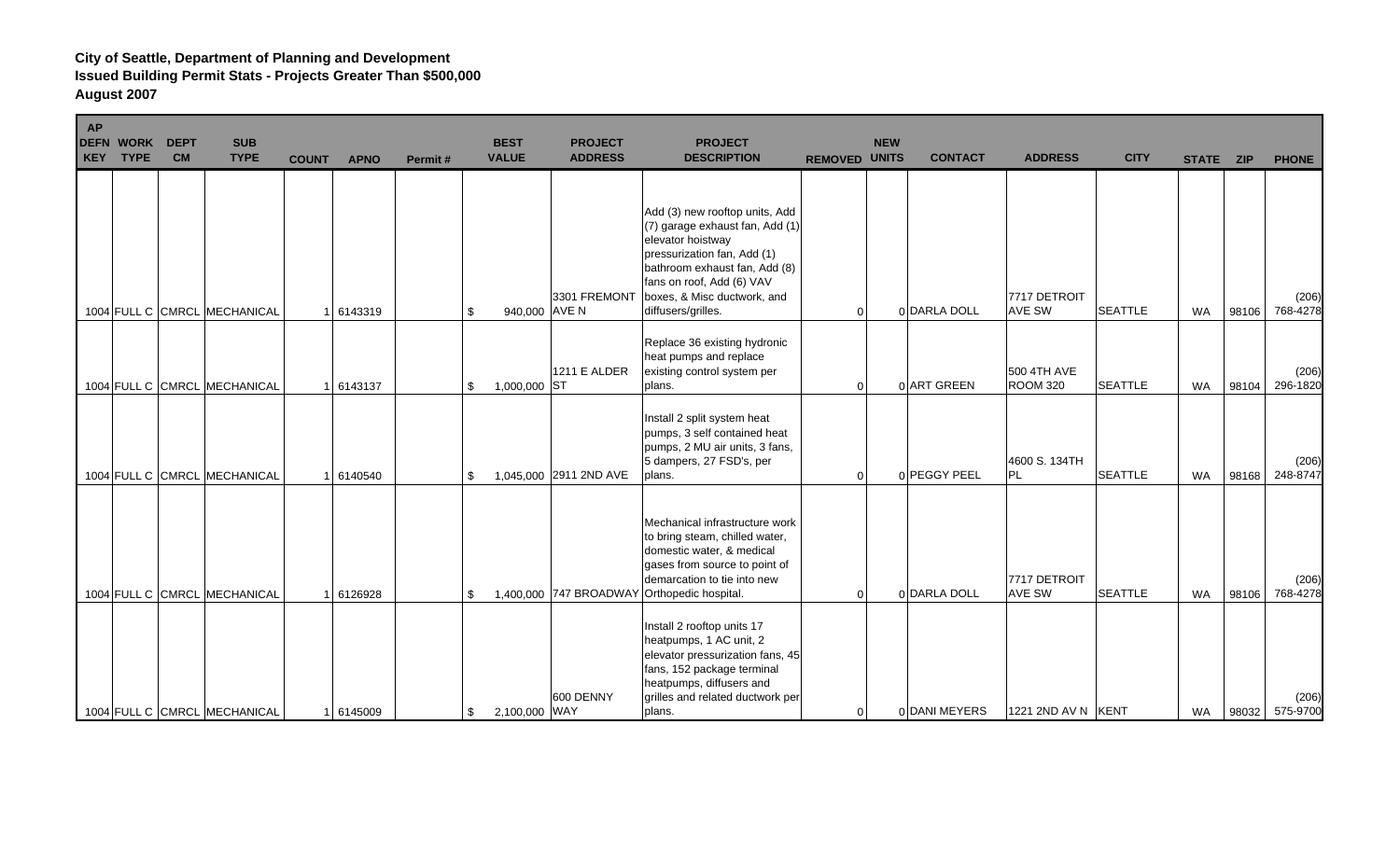| AP | <b>DEFN WORK</b><br><b>KEY TYPE</b> | <b>DEPT</b><br><b>CM</b> | <b>SUB</b><br><b>TYPE</b>    | <b>COUNT</b> | <b>APNO</b> | Permit# | <b>BEST</b><br><b>VALUE</b> | <b>PROJECT</b><br><b>ADDRESS</b> | <b>PROJECT</b><br><b>DESCRIPTION</b>                                                                                                                                                                                                | <b>REMOVED UNITS</b> | <b>NEW</b> | <b>CONTACT</b>             | <b>ADDRESS</b>                          | <b>CITY</b>       | STATE ZIP |       | <b>PHONE</b>      |
|----|-------------------------------------|--------------------------|------------------------------|--------------|-------------|---------|-----------------------------|----------------------------------|-------------------------------------------------------------------------------------------------------------------------------------------------------------------------------------------------------------------------------------|----------------------|------------|----------------------------|-----------------------------------------|-------------------|-----------|-------|-------------------|
|    |                                     |                          | 1004 FULL C CMRCL MECHANICAL |              | 6141575     |         | 2,200,000 AVE N<br>\$       | 530 FAIRVIEW                     | Install 2 air cooled chillers, 4<br>boilers, 1 heat recovery<br>exchanger, 1 lab heat<br>exchanger associated pumps<br>and piping, supply and exhaust<br>ductwork and exhaust fan, per<br>plans                                     | 0                    |            | <b>MARC</b><br>0 ERLANDSON | 1301 5TH AVE<br><b>STE 3500</b>         | <b>SEATTLE</b>    | <b>WA</b> | 98101 | (206)<br>628-5089 |
|    |                                     |                          | 1004 FULL C CMRCL MECHANICAL |              | 6138696     |         | 3,589,000 AVE N<br>\$       | 120 WESTLAKE                     | Installing complete HVAC<br>system throughout the building,<br>per plans.                                                                                                                                                           | U                    |            | 0 CONNIE HARDIN PL         | 4600 S 134TH                            | <b>SEATTLE</b>    | <b>WA</b> | 98168 | (206)<br>248-9700 |
|    | <b>MECHANICAL</b>                   |                          |                              | 9            |             |         | 13,521,000<br>\$            |                                  |                                                                                                                                                                                                                                     | $\bf{0}$             | $\bf{0}$   |                            |                                         |                   |           |       |                   |
|    |                                     | 3001 FULL C CMRCL NEW    |                              |              | 6093786     |         | \$<br>1,845,900 N           |                                  | Phase 3B OF 4 - Construction<br>of a (2) 6-story Mixed-<br>Occupancy R&D/Office/Retail<br>buildings with below grade<br>parking garage + service docks<br>410 TERRY AVE per plan (Historic Van Vorst<br>addition only this permit). | $\Omega$             |            | JODI<br>0 PATTERSON        | <b>26456 MARINE</b><br><b>VIEW DR S</b> | <b>DES MOINES</b> | <b>WA</b> | 98198 | (425)<br>681-4718 |
|    |                                     | 3001 FULL C CMRCL NEW    |                              |              | 6093801     |         | 2,877,853 AVE N<br>\$       | 100 TAYLOR                       | Phase II of III, construction of<br>foundations and concrete floor<br>framing/slabs at levels P1 thru<br>R1 for construction of a 6-story<br>mixed use structure, per plans.                                                        | $\Omega$             |            | 0 CRAIG BELCHER VIEW DR S  | <b>26456 MARINE</b>                     | <b>DES MOINES</b> | <b>WA</b> | 98198 | (206)<br>295-061  |
|    |                                     | 3001 FULL C CMRCL NEW    |                              |              | 1 6110376   |         | \$                          | 3,000,000 300 5TH AVE            | Phase I of III for construction of<br>a 17-story/ 3 basement<br>commercial high-rise/office,<br>retail, accessory<br>parking/Shoring & Excavation<br>Only/build per plan                                                            | 0                    |            | 0 CRAIG BELCHER VIEW DR S  | <b>26456 MARINE</b>                     | <b>DES MOINES</b> | WA        | 98198 | (206)<br>295-0613 |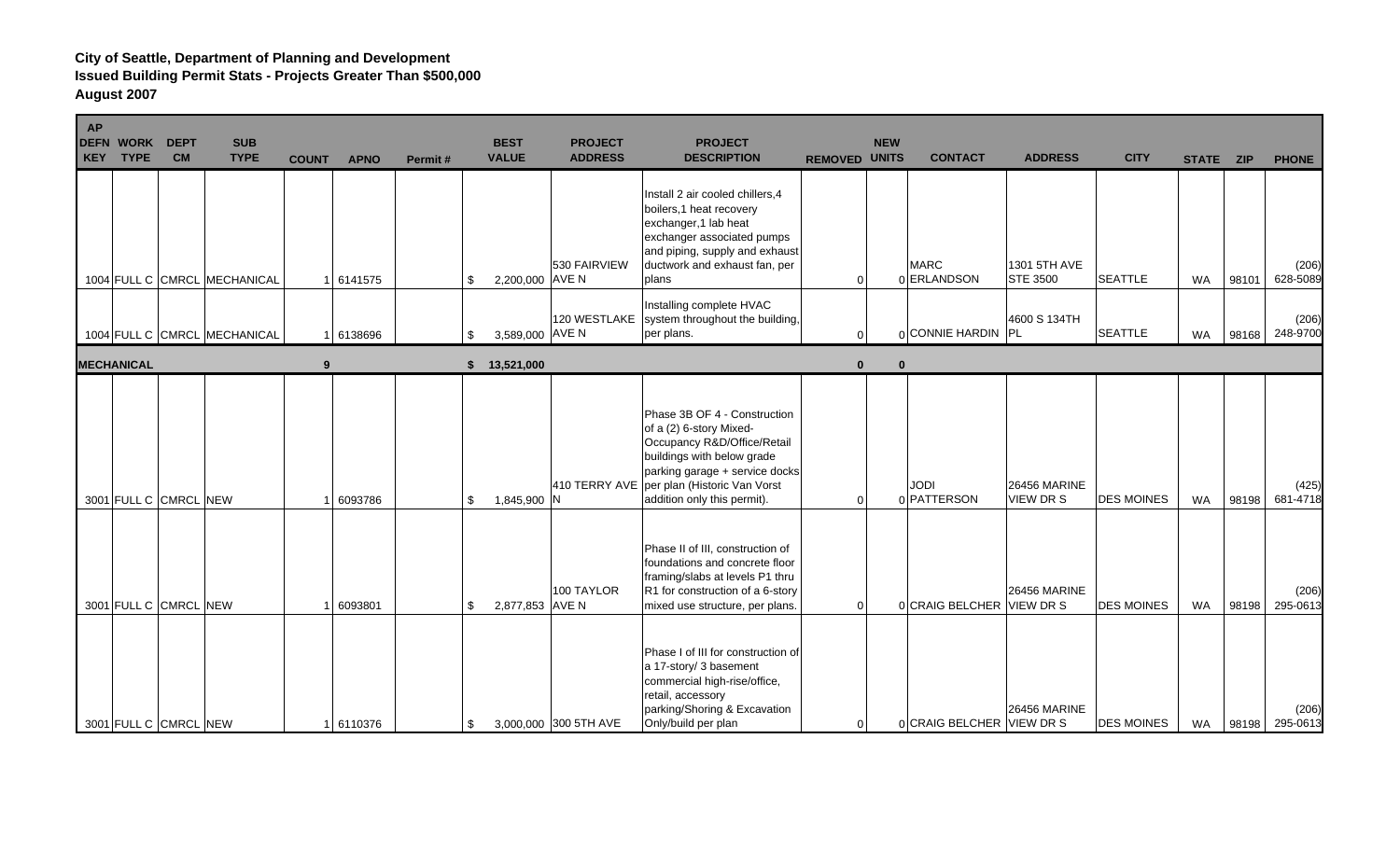| <b>AP</b> | <b>DEFN WORK</b><br>KEY TYPE | <b>DEPT</b><br><b>CM</b> | <b>SUB</b><br><b>TYPE</b> | <b>COUNT</b> | <b>APNO</b> | Permit# | <b>BEST</b><br><b>VALUE</b> | <b>PROJECT</b><br><b>ADDRESS</b> | <b>PROJECT</b><br><b>DESCRIPTION</b>                                                                                                                                                                                                                                                                          | <b>REMOVED UNITS</b> | <b>NEW</b>  | <b>CONTACT</b>                 | <b>ADDRESS</b>                          | <b>CITY</b>       | STATE ZIP |       | <b>PHONE</b>      |
|-----------|------------------------------|--------------------------|---------------------------|--------------|-------------|---------|-----------------------------|----------------------------------|---------------------------------------------------------------------------------------------------------------------------------------------------------------------------------------------------------------------------------------------------------------------------------------------------------------|----------------------|-------------|--------------------------------|-----------------------------------------|-------------------|-----------|-------|-------------------|
|           |                              | 3001 FULL C CMRCL NEW    |                           |              | 6128825     | \$      | 3,050,000 AVE NE            | 7104<br><b>WOODLAWN</b>          | Combined Phase I of III for<br>construction of two, six-story<br>structures/ Retail, 236<br>Apartments, accessory<br>parking/Shoring & Excavation<br>(full site)/ Occupy per plans<br>(Construct 1 6-story structure<br>containing retail & apts -<br>Review & processing for 2 APs<br>done under AP#6120864) |                      |             | <b>THOMAS</b><br>0 BARTHOLOMEW | 2025 1ST AV<br>#420                     | <b>SEATTLE</b>    | <b>WA</b> | 98121 | (206)<br>727-2183 |
|           |                              | 3001 FULL C CMRCL NEW    |                           |              | 6110365     | \$      |                             | 3,500,000 904 7TH AVE            | Phase I of IV for construction<br>of a 9-story commercial<br>structure/Admin office, Retail,<br>Accessory parking/Shoring &<br>Excavation Only/ Build per<br>plans                                                                                                                                            | <sup>0</sup>         | <b>JODI</b> | 0 PATTERSON                    | <b>26456 MARINE</b><br><b>VIEW DR S</b> | <b>DES MOINES</b> | <b>WA</b> | 98198 | (425)<br>681-4718 |
|           |                              | 3001 FULL C CMRCL NEW    |                           |              | 6103308     | \$      | 4,200,000 SW                | 2301 ALKI AVE                    | Upgrades to existing pump<br>station and replace equipment<br>per plan.                                                                                                                                                                                                                                       | 0                    |             | 0 RODRICK BOYD                 | 201 S JACKSON<br><b>ST</b>              | <b>SEATTLE</b>    | <b>WA</b> | 98104 | (206)<br>296-7815 |
|           |                              | 3001 FULL C CMRCL NEW    |                           |              | 1 6113239   | \$      |                             | 7,000,000 1918 8TH AVE           | Phase I of III, for construction<br>of a new mixed use highrise,<br>shoring & excavation only, per<br>plans and MUP #3004017.                                                                                                                                                                                 | 0                    | <b>JODI</b> | 0 PATTERSON                    | <b>26456 MARINE</b><br><b>VIEW DR S</b> | <b>DES MOINES</b> | <b>WA</b> | 98198 | (425)<br>681-4718 |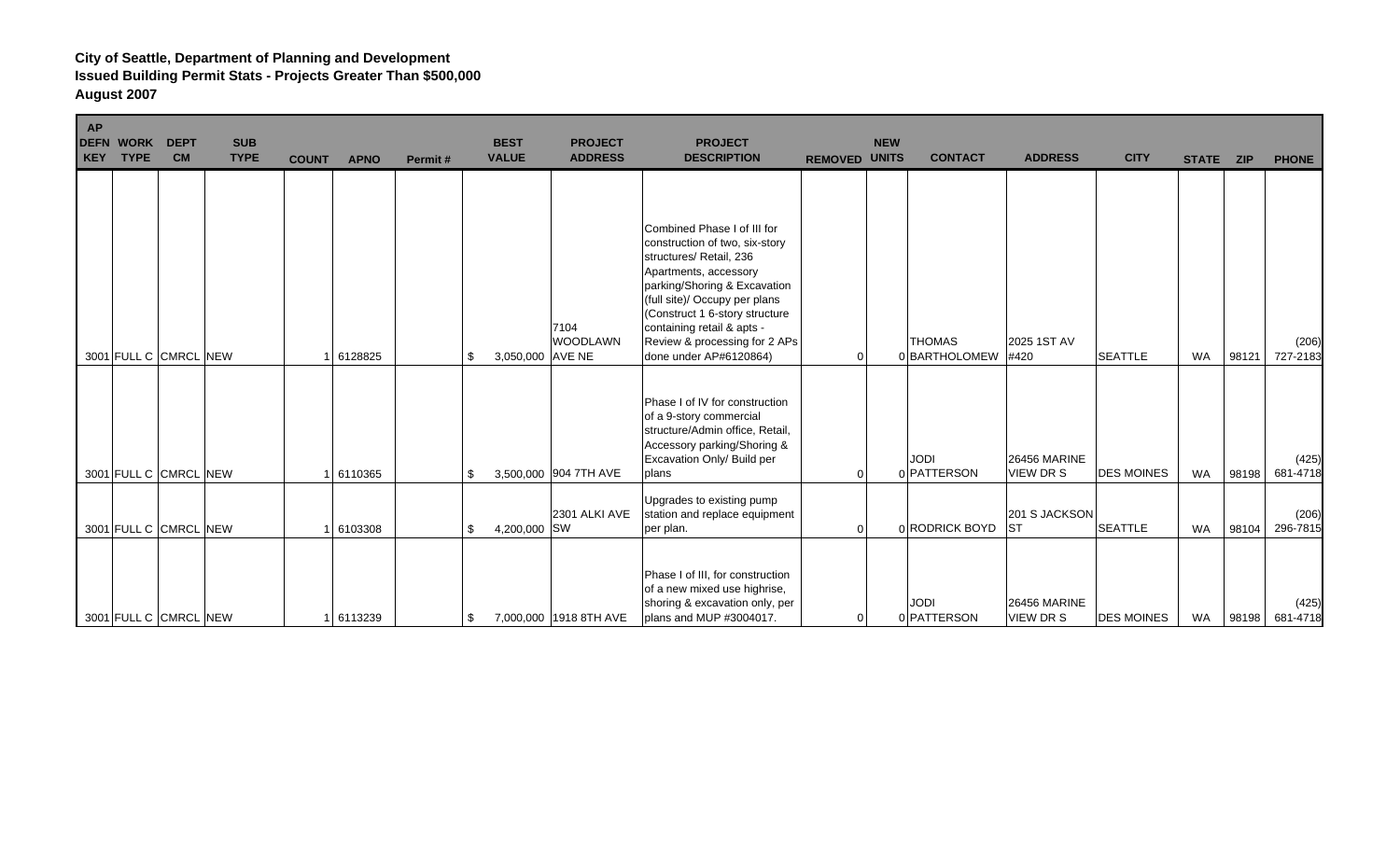| <b>AP</b> | <b>DEFN WORK</b><br>KEY TYPE | <b>DEPT</b><br><b>CM</b> | <b>SUB</b><br><b>TYPE</b> | <b>COUNT</b> | <b>APNO</b> | Permit# | <b>BEST</b><br><b>VALUE</b> | <b>PROJECT</b><br><b>ADDRESS</b> | <b>PROJECT</b><br><b>DESCRIPTION</b>                                                                                                                                                                                                                                                                                                                                                                                      | <b>REMOVED UNITS</b> | <b>NEW</b> | <b>CONTACT</b>             | <b>ADDRESS</b>                                         | <b>CITY</b>       | STATE ZIP |       | <b>PHONE</b>      |
|-----------|------------------------------|--------------------------|---------------------------|--------------|-------------|---------|-----------------------------|----------------------------------|---------------------------------------------------------------------------------------------------------------------------------------------------------------------------------------------------------------------------------------------------------------------------------------------------------------------------------------------------------------------------------------------------------------------------|----------------------|------------|----------------------------|--------------------------------------------------------|-------------------|-----------|-------|-------------------|
|           |                              | 3001 FULL C CMRCL NEW    |                           |              | 6082967     |         | 15,759,185 ST<br>\$         | 301 NE 103RD                     | Phase III of III for construction<br>of a mixed occupancy<br>structure/ Superstructure Shell<br>and Core & Architectural<br>Completion of all residential<br>portions only (of Building 1)<br>this permit (together with<br>mechanical systems) - Parcel<br>X of SP#2503971) & occupy<br>(residential only) per plans (All<br>9 buildings routed and tagged<br>together - All routing and<br>approvals under A/P#6082967) | $\Omega$             |            | 0 RICHARD LOO              | 524 2ND AVE                                            | <b>SEATTLE</b>    | <b>WA</b> | 98104 | (206)<br>854-3518 |
|           |                              | 3001 FULL C CMRCL NEW    |                           |              | 6100663     |         | 18,953,353 ST<br>\$         | 516 HARRISON                     | Phase III of III for construct a<br>new office and retail building<br>with an underground accessory<br>parking garage and occupy,<br>per plans and MUP<br>A/P#3004967.                                                                                                                                                                                                                                                    |                      |            | JODI<br>0 PATTERSON        | <b>26456 MARINE</b><br><b>VIEW DR S</b>                | <b>DES MOINES</b> | <b>WA</b> | 98198 | (425)<br>681-4718 |
|           |                              | 3001 FULL C CMRCL NEW    |                           |              | 6083690     |         | 39,745,909 ST<br>\$         | 818 STEWART                      | Phase II of II for construction of<br>a high-rise mixed occupancy<br>structure including structural<br>and architectural completion<br>and occupy per plan.                                                                                                                                                                                                                                                               | 0                    |            | <b>JODI</b><br>0 PATTERSON | <b>26456 MARINE</b><br><b>VIEW DR S</b>                | <b>DES MOINES</b> | <b>WA</b> | 98198 | (425)<br>681-4718 |
|           | 3001 FULL C IND              |                          | <b>NEW</b>                |              | 1 6105452   |         | \$                          | 870,000 88 E HAMLIN ST plan.     | Construct parking lot, including<br>retaining walls and 2<br>gatehouses and occupy per                                                                                                                                                                                                                                                                                                                                    | 0                    |            | 0 JEFF LAYTON              | 12515<br><b>WILLOWS</b><br><b>ROAD NE</b><br>SUITE 205 | <b>KIRKLAND</b>   | WA        | 98034 | (425)<br>825-1735 |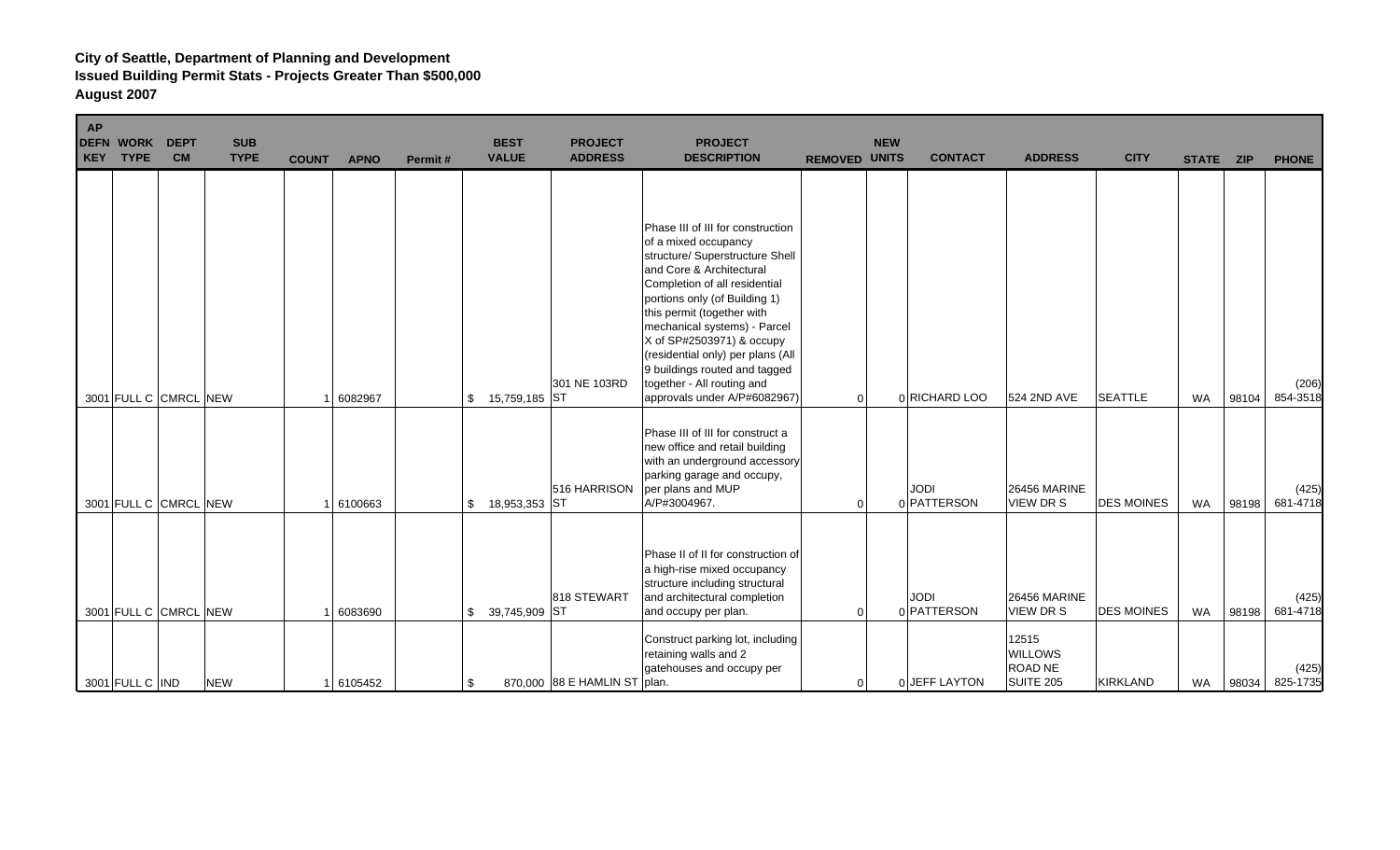| <b>AP</b> | <b>DEFN WORK</b><br>KEY TYPE | <b>DEPT</b><br><b>CM</b> | <b>SUB</b><br><b>TYPE</b> | <b>COUNT</b> | <b>APNO</b> | Permit# | <b>BEST</b><br><b>VALUE</b> | <b>PROJECT</b><br><b>ADDRESS</b> | <b>PROJECT</b><br><b>DESCRIPTION</b>                                                                                                                                                                                                                                                                           | <b>REMOVED UNITS</b> | <b>NEW</b> | <b>CONTACT</b>             | <b>ADDRESS</b>                         | <b>CITY</b>       | STATE ZIP |       | <b>PHONE</b>      |
|-----------|------------------------------|--------------------------|---------------------------|--------------|-------------|---------|-----------------------------|----------------------------------|----------------------------------------------------------------------------------------------------------------------------------------------------------------------------------------------------------------------------------------------------------------------------------------------------------------|----------------------|------------|----------------------------|----------------------------------------|-------------------|-----------|-------|-------------------|
|           | 3001 FULL C INST             |                          | <b>NEW</b>                |              | 6113329     | \$      |                             | 2,170,097 500 17TH AVE           | Phase Two of Two - Construct<br>3-level underground parking<br>garage connected to existing<br>Center Building (PTS ID#6) of<br><b>Swedish Medical Center</b><br>Providence campus and<br>occupy per plan. (split into<br>phases after intake - shoring<br>excavation and foundation<br>walls under phase one) | $\Omega$             |            | nCHRIS COOPER              | 1420 5TH AVE<br>#2400                  | <b>SEATTLE</b>    | <b>WA</b> | 98101 | (206)<br>623-4646 |
|           | <b>COMMERCIAL NEW</b>        |                          |                           | 12           |             |         | \$102,972,297               |                                  |                                                                                                                                                                                                                                                                                                                | $\bf{0}$             | 0          |                            |                                        |                   |           |       |                   |
|           | 3001 FULL C MF               |                          | <b>NEW</b>                |              | 6132762     | \$      | 2,600,000 NE                | 4547 8TH AVE                     | Phase I of II for Construction of<br>a 6-story multifamily structure<br>w/ below grade parking.<br>(Shoring, Excavation, and<br>construct through top of 1st<br>floor this phase only), per<br>plans.                                                                                                          | 0                    |            | <b>AARON</b><br>0 SCHAEFER | 911 WESTERN<br><b>AVE, STE 406</b>     | <b>SEATTLE</b>    | <b>WA</b> | 98104 | (206)<br>264-7744 |
|           | 3001 FULL C MF               |                          | <b>NEW</b>                |              | 1 6076009   | \$      | 24,406,126 N                |                                  | Phase 4 OF 4 - Construction of<br>a (2) 6-story Mixed-Occupancy<br>R&D/Office/Retail buildings<br>with below grade parking<br>garage + service docks per<br>plan (Architectural + Structural<br>410 TERRY AVE South Tower E5 only this<br>permit).                                                             | 0                    |            | <b>JODI</b><br>0 PATTERSON | <b>26456 MARINE</b><br><b>VIEW DRS</b> | <b>DES MOINES</b> | WA        | 98198 | (425)<br>681-4718 |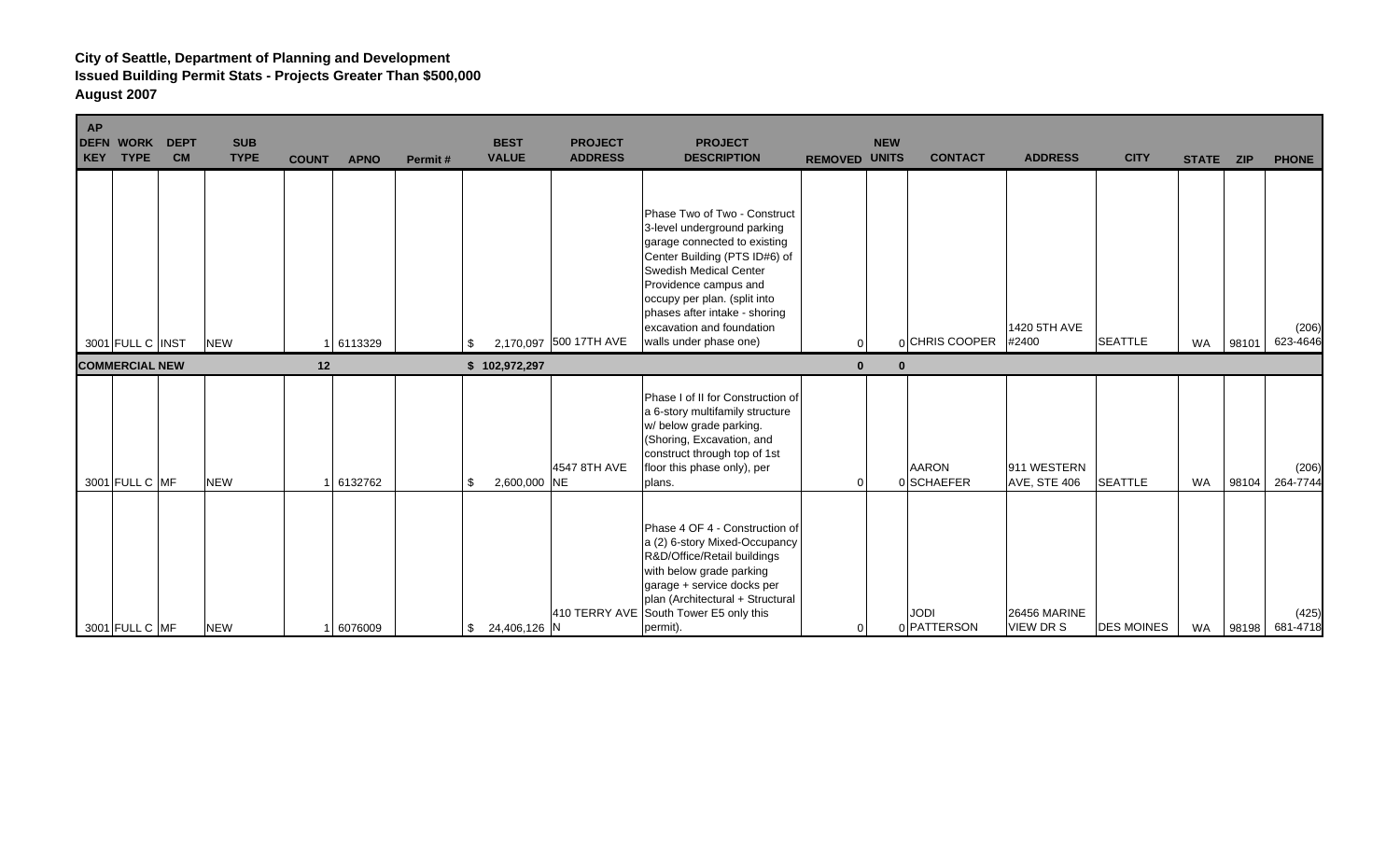| AP | <b>DEFN WORK</b><br>KEY TYPE | <b>DEPT</b><br><b>CM</b> | <b>SUB</b><br><b>TYPE</b> | <b>COUNT</b> | <b>APNO</b> | Permit# | <b>BEST</b><br><b>VALUE</b> | <b>PROJECT</b><br><b>ADDRESS</b> | <b>PROJECT</b><br><b>DESCRIPTION</b>                                                                                                                                                                                                                 | <b>REMOVED UNITS</b> | <b>NEW</b> | <b>CONTACT</b>                                             | <b>ADDRESS</b>                          | <b>CITY</b>       | STATE ZIP |       | <b>PHONE</b>      |
|----|------------------------------|--------------------------|---------------------------|--------------|-------------|---------|-----------------------------|----------------------------------|------------------------------------------------------------------------------------------------------------------------------------------------------------------------------------------------------------------------------------------------------|----------------------|------------|------------------------------------------------------------|-----------------------------------------|-------------------|-----------|-------|-------------------|
|    |                              | 3001 FULL C MF           | <b>NEW</b>                |              | 6093163     |         | 30,382,406 N<br>\$          |                                  | Phase 3A OF 4 - Construction<br>of a (2) 6-story Mixed-<br>Occupancy R&D/Office/Retail<br>buildings with below grade<br>parking garage + service docks<br>per plan (Architectural +<br>410 TERRY AVE Structural North Tower E4 only<br>this permit). | 0                    |            | <b>JODI</b><br>0 PATTERSON                                 | <b>26456 MARINE</b><br><b>VIEW DR S</b> | <b>DES MOINES</b> | <b>WA</b> | 98198 | (425)<br>681-4718 |
|    |                              | 3001 FULL C MF           | <b>NEW</b>                |              | 1 6130615   | \$      | 510,677 W                   | 2246 CLISE PL                    | Establish Use as & Construct a<br>2-unit townhouse per plan on<br>this permit. (Establish Use &<br>Construct (1) 5-unit, (1) 8-unit,<br>and (1) 2-unit townhouse,<br>Review & Processing for 3<br>a/p's under #6124081)                              | $\Omega$             |            | <b>DAVE FLETCHER</b><br><b>(TM NEW)</b><br>$2$ HOMES, LLC) | PO BOX 99037                            | <b>SEATTLE</b>    | <b>WA</b> | 98139 | (206)<br>276-7197 |
|    |                              | 3001 FULL C MF           | <b>NEW</b>                |              | 6069048     | -\$     | 515,936 AVE S               | 508 LAKESIDE                     | <b>Construct Apartment Building</b><br>(East) w/below grade parking<br>and occupy per plans;<br>Construct (2) Apartment Bldgs.<br>Review & process for 2 AP's<br>(6069048).                                                                          | $\Omega$             |            | 3 GENE MORRIS                                              | 5135 BALLARD<br><b>AV NW</b>            | <b>SEATTLE</b>    | <b>WA</b> | 98107 | (206)<br>789-7611 |
|    |                              | 3001 FULL C MF           | <b>NEW</b>                |              | 6117309     | \$      |                             |                                  | Construct triplex townhouse<br>530,473 317 14TH AVE E with attached garage, per plan.                                                                                                                                                                | $\Omega$             |            | <b>GREGORY</b><br>3 WHARTON                                | 2401 ELLIOTT<br>AVE, SUITE 100 SEATTLE  |                   | <b>WA</b> | 98121 | (206)<br>587-3797 |
|    |                              | 3001 FULL C MF           | <b>NEW</b>                |              | 1 6117310   | -\$     |                             |                                  | Construct triplex townhouse<br>530,473 315 14TH AVE E with attached garage, per plan.                                                                                                                                                                | 0                    |            | <b>GREGORY</b><br>3 WHARTON                                | 2401 ELLIOTT<br>AVE, SUITE 100 SEATTLE  |                   | WA        | 98121 | (206)<br>587-3797 |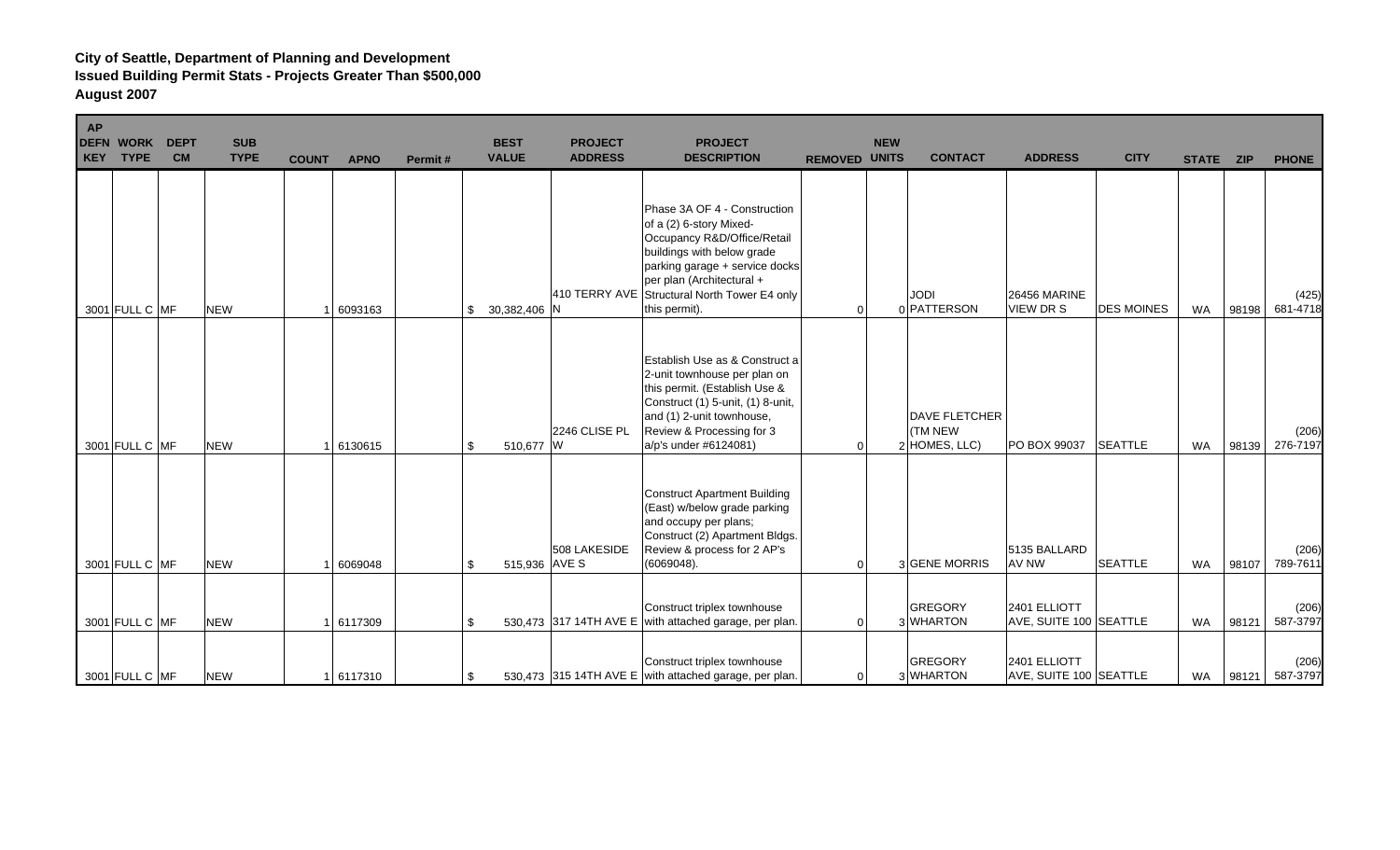| <b>AP</b><br>KEY | <b>DEFN WORK</b><br><b>TYPE</b> | <b>DEPT</b><br><b>CM</b> | <b>SUB</b><br><b>TYPE</b> | <b>COUNT</b> | <b>APNO</b> | Permit# | <b>BEST</b><br><b>VALUE</b> | <b>PROJECT</b><br><b>ADDRESS</b> | <b>PROJECT</b><br><b>DESCRIPTION</b>                                                                                                                                                                                                                                                                                                                                                                                      | <b>REMOVED UNITS</b> | <b>NEW</b> | <b>CONTACT</b> | <b>ADDRESS</b>             | <b>CITY</b>    | STATE ZIP |       | <b>PHONE</b>      |
|------------------|---------------------------------|--------------------------|---------------------------|--------------|-------------|---------|-----------------------------|----------------------------------|---------------------------------------------------------------------------------------------------------------------------------------------------------------------------------------------------------------------------------------------------------------------------------------------------------------------------------------------------------------------------------------------------------------------------|----------------------|------------|----------------|----------------------------|----------------|-----------|-------|-------------------|
|                  | 3001 FULL C MF                  |                          | <b>NEW</b>                |              | 6132618     |         | 631,119 AVE S<br>\$         | 506 LAKESIDE                     | <b>Construct Apartment Building</b><br>(West) and occupy per plans;<br>Construct (2) Apartment Bldgs.<br>Review & process for 2 AP's<br>(6069048).                                                                                                                                                                                                                                                                        | $\overline{0}$       |            | 3 GENE MORRIS  | 5135 BALLARD<br>AV NW      | <b>SEATTLE</b> | <b>WA</b> | 98107 | (206)<br>789-7611 |
|                  | 3001 FULL C MF                  |                          | <b>NEW</b>                |              | 6072310     |         | -\$                         | 1700 S<br>658,060 DEARBORN ST    | <b>Construct 4 Unit Townhouse</b><br>with attached garages per plan<br>(Mup 3003889)                                                                                                                                                                                                                                                                                                                                      | 0                    |            | 4 BOB HALL     | 1320 E PIKE ST SEATTLE     |                | <b>WA</b> | 98122 | (206)<br>323-7626 |
|                  | 3001 FULL C MF                  |                          | <b>NEW</b>                |              | 6125247     |         | -\$                         | 674,043 715 N 42ND ST            | Establish use as a multifamily<br>structure & Construct a 5-unit<br>attached townhouses per plan.                                                                                                                                                                                                                                                                                                                         | $\Omega$             |            | 5 JARED HOKE   | 911 WESTERN<br>AVE STE 406 | <b>SEATTLE</b> | <b>WA</b> | 98104 | (206)<br>264-7744 |
|                  |                                 | 3001 FULL C CMRCL NEW    |                           |              | 6098293     |         | 591,090 ST<br>-\$           | 301 NE 103RD                     | Phase III of III for construction<br>of a mixed occupancy<br>structure/ Superstructure Shell<br>and Core & Architectural<br>Completion of all residential<br>portions only (of Building 7)<br>this permit (together with<br>mechanical systems) - Parcel<br>X of SP#2503971) & occupy<br>(residential only) per plans (All<br>9 buildings routed and tagged<br>together - All routing and<br>approvals under A/P#6082967) | $\overline{0}$       |            | 7 RICHARD LOO  | 524 2ND AVE                | <b>SEATTLE</b> | <b>WA</b> | 98104 | (206)<br>854-3518 |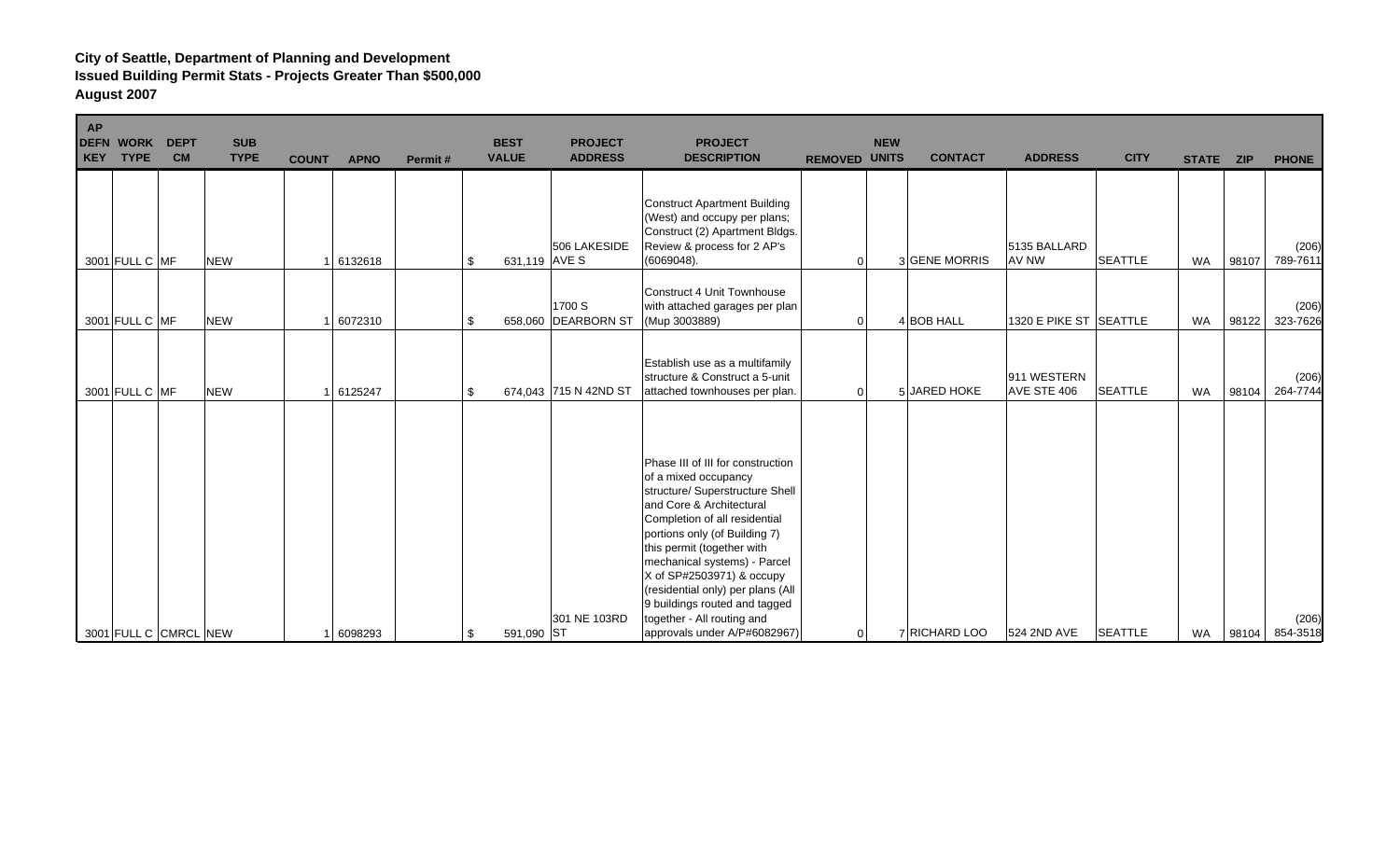| AP<br><b>DEFN WORK</b><br>KEY<br><b>TYPE</b> | <b>DEPT</b><br><b>CM</b> | <b>SUB</b><br><b>TYPE</b> | <b>COUNT</b> | <b>APNO</b> | Permit# | <b>BEST</b><br><b>VALUE</b> | <b>PROJECT</b><br><b>ADDRESS</b> | <b>PROJECT</b><br><b>DESCRIPTION</b>                                                                                                                                                                                                                                                                                                                                                                                      | <b>REMOVED</b> | <b>NEW</b><br><b>UNITS</b> | <b>CONTACT</b>                                          | <b>ADDRESS</b> | <b>CITY</b>    | <b>STATE</b> | <b>ZIP</b> | <b>PHONE</b>      |
|----------------------------------------------|--------------------------|---------------------------|--------------|-------------|---------|-----------------------------|----------------------------------|---------------------------------------------------------------------------------------------------------------------------------------------------------------------------------------------------------------------------------------------------------------------------------------------------------------------------------------------------------------------------------------------------------------------------|----------------|----------------------------|---------------------------------------------------------|----------------|----------------|--------------|------------|-------------------|
| 3001 FULL C MF                               |                          | <b>NEW</b>                |              | 6130614     |         | 2,065,002 ST<br>-\$         | 3201 W LYNN                      | Establish Use as & Construct a<br>8-unit townhouse per plan on<br>this permit. (Establish Use &<br>Construct (1) 5-unit, (1) 8-unit,<br>and (1) 2-unit townhouse,<br>Review & Processing for 3<br>a/p's under #6124081)                                                                                                                                                                                                   |                |                            | <b>DAVE FLETCHER</b><br><b>(TM NEW</b><br>8 HOMES, LLC) | PO BOX 99037   | <b>SEATTLE</b> | <b>WA</b>    | 98139      | (206)<br>276-7197 |
| 3001 FULL C CMRCL NEW                        |                          |                           |              | 6098291     |         | 1,038,855 ST<br>-\$         | 301 NE 103RD                     | Phase III of III for construction<br>of a mixed occupancy<br>structure/ Superstructure Shell<br>and Core & Architectural<br>Completion of all residential<br>portions only (of Building 5)<br>this permit (together with<br>mechanical systems) - Parcel<br>X of SP#2503971) & occupy<br>(residential only) per plans (All<br>9 buildings routed and tagged<br>together - All routing and<br>approvals under A/P#6082967) | 01             |                            | 11 RICHARD LOO                                          | 524 2ND AVE    | <b>SEATTLE</b> | <b>WA</b>    | 98104      | (206)<br>854-3518 |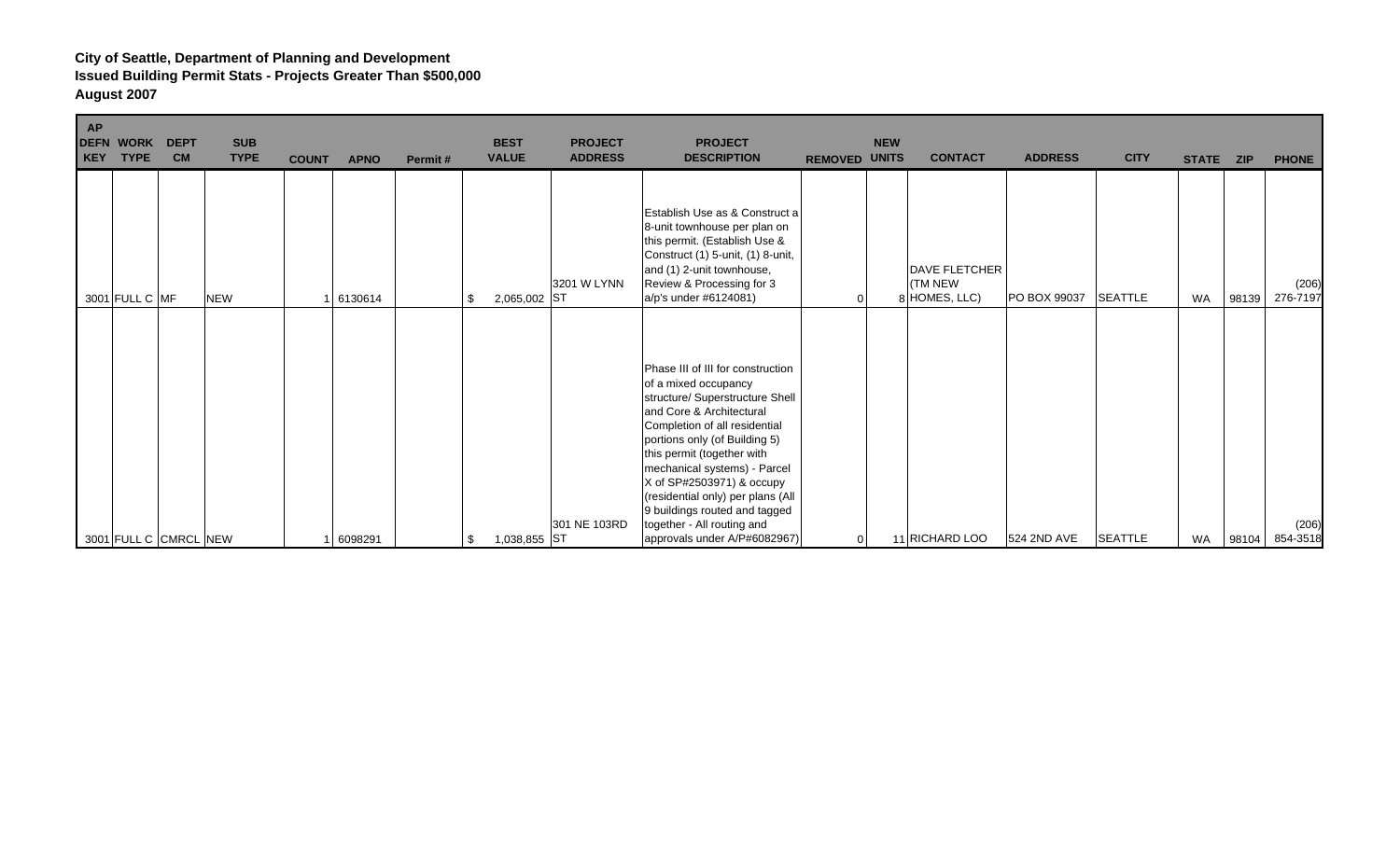| AP | <b>DEFN WORK</b><br>KEY TYPE | <b>DEPT</b><br><b>CM</b> | <b>SUB</b><br><b>TYPE</b> | <b>COUNT</b> | <b>APNO</b> | Permit# | <b>BEST</b><br><b>VALUE</b> | <b>PROJECT</b><br><b>ADDRESS</b> | <b>PROJECT</b><br><b>DESCRIPTION</b>                                                                                                                                                                                                                                                                                                                                                                                      | <b>REMOVED UNITS</b> | <b>NEW</b> | <b>CONTACT</b>  | <b>ADDRESS</b>                        | <b>CITY</b>    | STATE ZIP |       | <b>PHONE</b>      |
|----|------------------------------|--------------------------|---------------------------|--------------|-------------|---------|-----------------------------|----------------------------------|---------------------------------------------------------------------------------------------------------------------------------------------------------------------------------------------------------------------------------------------------------------------------------------------------------------------------------------------------------------------------------------------------------------------------|----------------------|------------|-----------------|---------------------------------------|----------------|-----------|-------|-------------------|
|    | 3001 FULL C CMRCL NEW        |                          |                           |              | 6098292     |         | 1,155,267 ST<br>\$          | 301 NE 103RD                     | Phase III of III for construction<br>of a mixed occupancy<br>structure/ Superstructure Shell<br>and Core & Architectural<br>Completion of all residential<br>portions only (of Building 6)<br>this permit (together with<br>mechanical systems) - Parcel<br>X of SP#2503971) & occupy<br>(residential only) per plans (All<br>9 buildings routed and tagged<br>together - All routing and<br>approvals under A/P#6082967) | $\Omega$             |            | 13 RICHARD LOO  | 524 2ND AVE                           | <b>SEATTLE</b> | <b>WA</b> | 98104 | (206)<br>854-3518 |
|    | 3001 FULL C CMRCL NEW        |                          |                           |              | 6098290     |         | 1,392,471 ST<br>\$          | 301 NE 103RD                     | Phase III of III for construction<br>of a mixed occupancy<br>structure/ Superstructure Shell<br>and Core & Architectural<br>Completion of all residential<br>portions only (of Building 4)<br>this permit (together with<br>mechanical systems) - Parcel<br>X of SP#2503971) & occupy<br>(residential only) per plans (All<br>9 buildings routed and tagged<br>together - All routing and<br>approvals under A/P#6082967) | 0                    |            | 15 RICHARD LOO  | 524 2ND AVE                           | <b>SEATTLE</b> | <b>WA</b> | 98104 | (206)<br>854-3518 |
|    | 3001 FULL C MF               |                          | <b>NEW</b>                |              | 1 6098306   |         | \$                          | 202 W<br>8,363,336 HIGHLAND DR   | Phase II of II. Construct a 5-<br>story apartment building<br>containing 25 units. Parking for<br>55 vehicles to be provided in a<br>below grade garage. Occupy<br>per plan.                                                                                                                                                                                                                                              | $\overline{0}$       |            | 25 ERIN DOHERTY | 1201 ALASKAN<br>WAY SUITE 200 SEATTLE |                | <b>WA</b> | 98101 | (206)<br>971-5675 |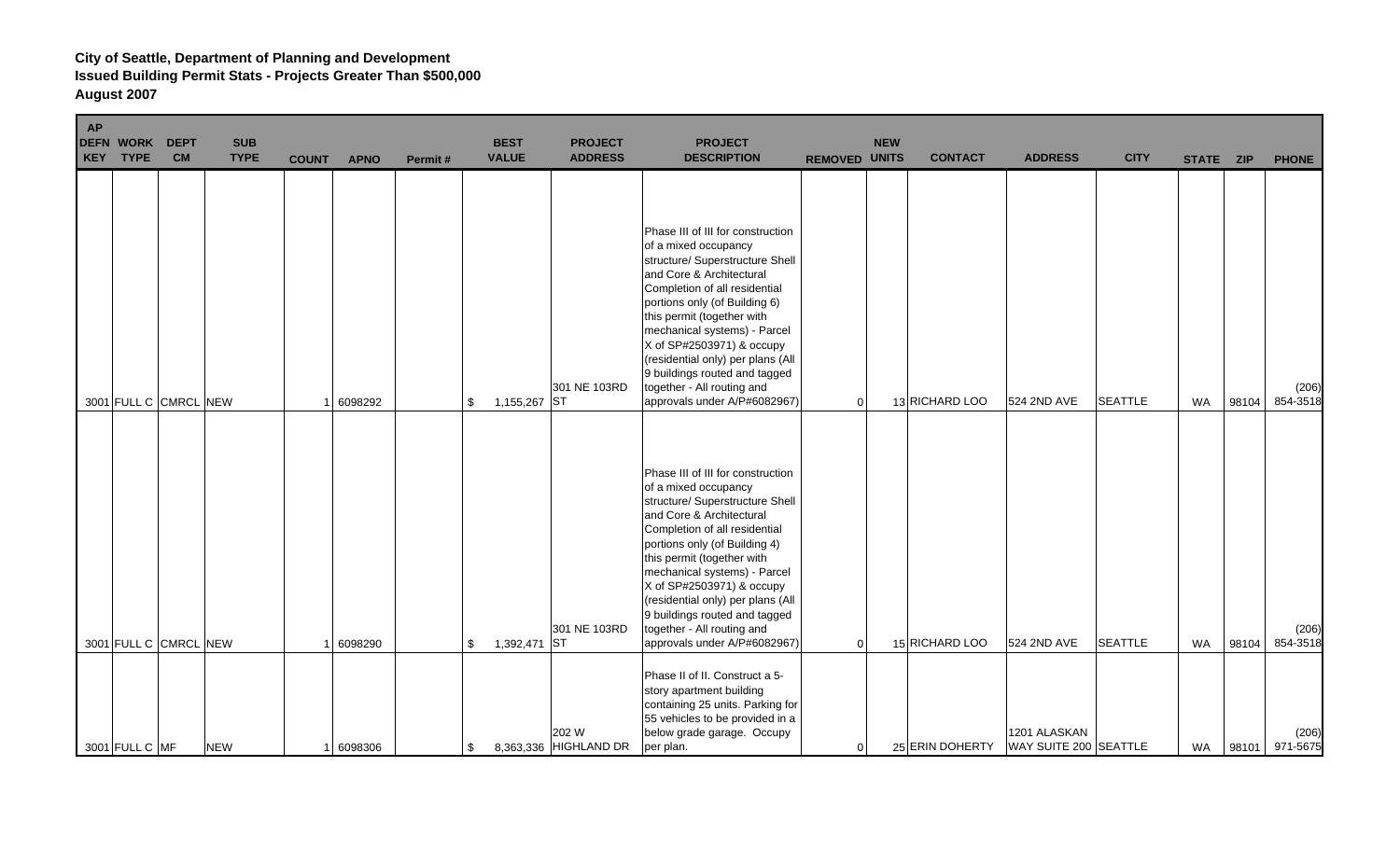| <b>AP</b><br>KEY | <b>DEFN WORK</b><br><b>TYPE</b> | <b>DEPT</b><br><b>CM</b> | <b>SUB</b><br><b>TYPE</b> | <b>COUNT</b> | <b>APNO</b> | Permit# | <b>BEST</b><br><b>VALUE</b> | <b>PROJECT</b><br><b>ADDRESS</b> | <b>PROJECT</b><br><b>DESCRIPTION</b>                                                                                                                                                                                                                                                                                                                                                                                      | <b>REMOVED UNITS</b> | <b>NEW</b> | <b>CONTACT</b>             | <b>ADDRESS</b>      | <b>CITY</b>       | STATE ZIP |       | <b>PHONE</b>            |
|------------------|---------------------------------|--------------------------|---------------------------|--------------|-------------|---------|-----------------------------|----------------------------------|---------------------------------------------------------------------------------------------------------------------------------------------------------------------------------------------------------------------------------------------------------------------------------------------------------------------------------------------------------------------------------------------------------------------------|----------------------|------------|----------------------------|---------------------|-------------------|-----------|-------|-------------------------|
|                  | 3001 FULL C CMRCL NEW           |                          |                           |              | 6098295     | \$      | 2,173,825 ST                | 301 NE 103RD                     | Phase III of III for construction<br>of a mixed occupancy<br>structure/ Superstructure Shell<br>and Core & Architectural<br>Completion of all residential<br>portions only (of Building 9)<br>this permit (together with<br>mechanical systems) - Parcel<br>X of SP#2503971) & occupy<br>(residential only) per plans (All<br>9 buildings routed and tagged<br>together - All routing and<br>approvals under A/P#6082967) | 0                    |            | 27 RICHARD LOO             | 524 2ND AVE         | <b>SEATTLE</b>    | <b>WA</b> | 98104 | (206)<br>854-3518       |
|                  | 3001 FULL C CMRCL NEW           |                          |                           |              | 6098294     |         | 2,922,187 ST<br>\$          | 301 NE 103RD                     | Phase III of III for construction<br>of a mixed occupancy<br>structure/ Superstructure Shell<br>and Core & Architectural<br>Completion of all residential<br>portions only (of Building 8)<br>this permit (together with<br>mechanical systems) - Parcel<br>X of SP#2503971) & occupy<br>(residential only) per plans (All<br>9 buildings routed and tagged<br>together - All routing and<br>approvals under A/P#6082967) | 0                    |            | 36 RICHARD LOO             | 524 2ND AVE         | <b>SEATTLE</b>    | <b>WA</b> | 98104 | (206)<br>854-3518       |
|                  | 3001 FULL C CMRCL NEW           |                          |                           |              | 1 6094128   | \$      |                             | 959,284 567 JOHN ST              | Phase II of III, construction of<br>foundations and concrete floor<br>framing/slabs at levels P1 thru<br>R1 for construction of a 6-story<br>mixed use structure, per plans.                                                                                                                                                                                                                                              | 0                    |            | 50 CRAIG BELCHER VIEW DR S | <b>26456 MARINE</b> | <b>DES MOINES</b> | <b>WA</b> |       | (206)<br>98198 295-0613 |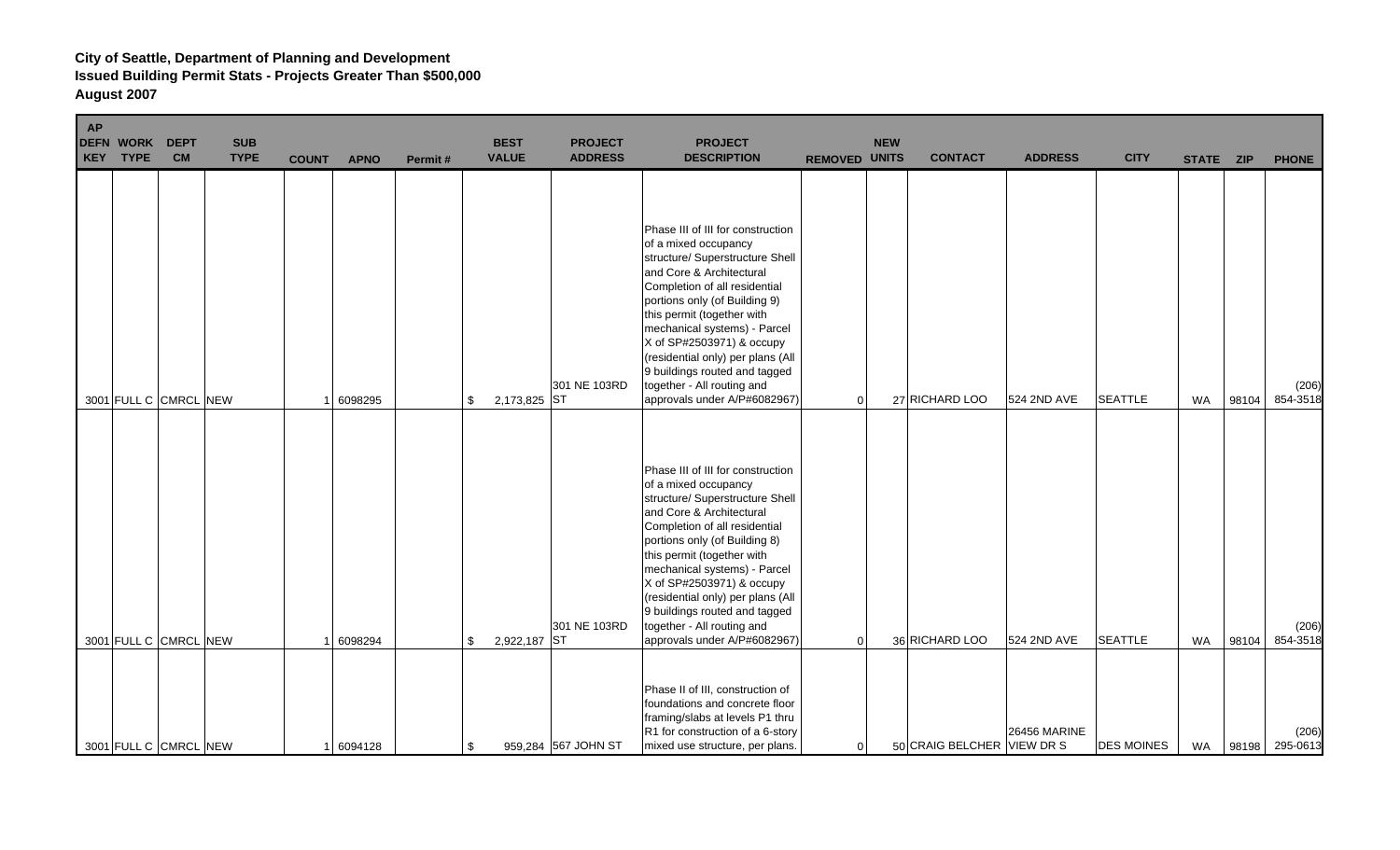| <b>AP</b> | <b>DEFN WORK</b><br>KEY TYPE | <b>DEPT</b><br><b>CM</b> | <b>SUB</b><br><b>TYPE</b> | <b>COUNT</b> | <b>APNO</b> | Permit# | <b>BEST</b><br><b>VALUE</b> | <b>PROJECT</b><br><b>ADDRESS</b> | <b>PROJECT</b><br><b>DESCRIPTION</b>                                                                                                                                                                                                                                                                                                                                                                                      | <b>REMOVED UNITS</b> | <b>NEW</b> | <b>CONTACT</b>              | <b>ADDRESS</b>               | <b>CITY</b>       | STATE ZIP |       | <b>PHONE</b>      |
|-----------|------------------------------|--------------------------|---------------------------|--------------|-------------|---------|-----------------------------|----------------------------------|---------------------------------------------------------------------------------------------------------------------------------------------------------------------------------------------------------------------------------------------------------------------------------------------------------------------------------------------------------------------------------------------------------------------------|----------------------|------------|-----------------------------|------------------------------|-------------------|-----------|-------|-------------------|
|           |                              | 3001 FULL C CMRCL NEW    |                           |              | 6104513     |         | \$                          | 1700 S<br>9,165,958 JACKSON ST   | Construct mixed use building<br>containing administrative<br>office, general retail (shell-<br>only), live-work units (shell-<br>only), residential units and<br>basement parking garage and<br>occupy per plans.                                                                                                                                                                                                         | 0                    |            | 60 SAM CAMERON              | 185<br>UNIVERSITY ST SEATTLE |                   | <b>WA</b> | 98101 | (206)<br>621-9270 |
|           |                              | 3001 FULL C CMRCL NEW    |                           |              | 6097225     |         | \$                          | 4,520,837 401 9TH AVE N          | Phase III of III for construction<br>of a six story, 94 unit<br>apartment building with ground<br>floor retail. Parking for 121<br>vehicles will be located in<br>below grade<br>garage/Superstructure and<br>Architectural Buildout only this<br>phase/occupy per plans                                                                                                                                                  | 0                    |            | <b>JODI</b><br>99 PATTERSON | 26456 MARINE<br>VIEW DR S    | <b>DES MOINES</b> | <b>WA</b> | 98198 | (425)<br>681-4718 |
|           |                              | 3001 FULL C CMRCL NEW    |                           |              | 6098288     |         | 12,081,619 ST<br>\$         | 301 NE 103RD                     | Phase III of III for construction<br>of a mixed occupancy<br>structure/ Superstructure Shell<br>and Core & Architectural<br>Completion of all residential<br>portions only (of Building 2)<br>this permit (together with<br>mechanical systems) - Parcel<br>X of SP#2503971) & occupy<br>(residential only) per plans (All<br>9 buildings routed and tagged<br>together - All routing and<br>approvals under A/P#6082967) | 0                    |            | 136 RICHARD LOO             | 524 2ND AVE                  | <b>SEATTLE</b>    | WA        | 98104 | (206)<br>854-3518 |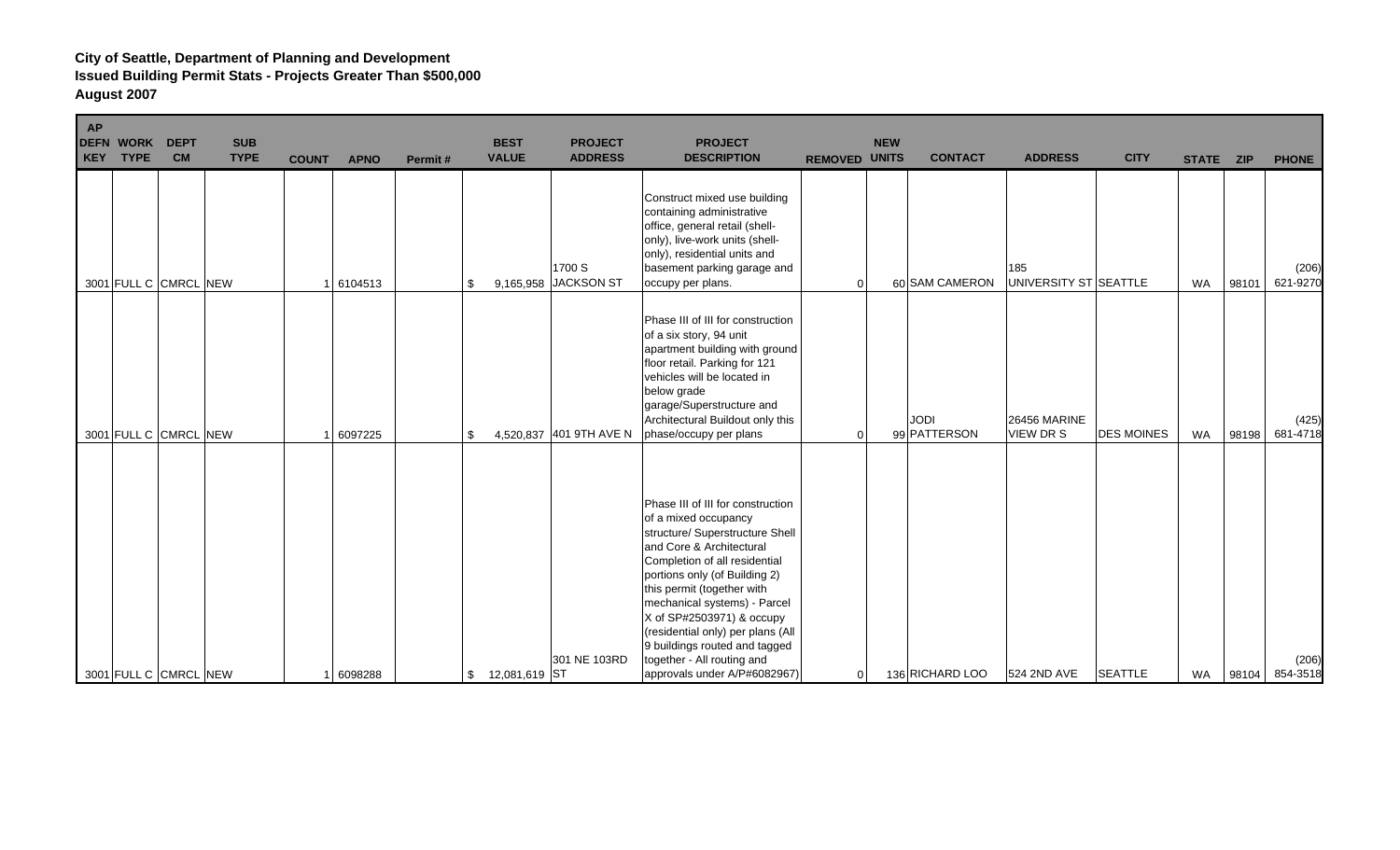| <b>AP</b><br><b>DEFN</b><br>KEY | <b>WORK</b><br><b>TYPE</b> | <b>DEPT</b><br><b>CM</b> | <b>SUB</b><br><b>TYPE</b> | <b>COUNT</b> | <b>APNO</b> | Permit# | <b>BEST</b><br><b>VALUE</b>         | <b>PROJECT</b><br><b>ADDRESS</b> | <b>PROJECT</b><br><b>DESCRIPTION</b>                                                                                                                                                                                                                                                                                                                                                                                      | <b>REMOVED UNITS</b> | <b>NEW</b> | <b>CONTACT</b>              | <b>ADDRESS</b>               | <b>CITY</b>       | STATE ZIP |       | <b>PHONE</b>      |
|---------------------------------|----------------------------|--------------------------|---------------------------|--------------|-------------|---------|-------------------------------------|----------------------------------|---------------------------------------------------------------------------------------------------------------------------------------------------------------------------------------------------------------------------------------------------------------------------------------------------------------------------------------------------------------------------------------------------------------------------|----------------------|------------|-----------------------------|------------------------------|-------------------|-----------|-------|-------------------|
|                                 |                            | 3001 FULL C CMRCL NEW    |                           |              | 6098289     |         | 12,215,690 ST<br>$\mathbb{S}$       | 301 NE 103RD                     | Phase III of III for construction<br>of a mixed occupancy<br>structure/ Superstructure Shell<br>and Core & Architectural<br>Completion of all residential<br>portions only (of Building 3)<br>this permit (together with<br>mechanical systems) - Parcel<br>X of SP#2503971) & occupy<br>(residential only) per plans (All<br>9 buildings routed and tagged<br>together - All routing and<br>approvals under A/P#6082967) | $\Omega$             |            | 143 RICHARD LOO             | 524 2ND AVE                  | <b>SEATTLE</b>    | <b>WA</b> | 98104 | (206)<br>854-3518 |
|                                 | 3001 FULL C MF             |                          | <b>NEW</b>                |              | 6092946     |         | 15,784,099 AVE NW<br>$\mathfrak{S}$ | 5433 LEARY                       | Phase 3 of 3 - Construction of<br>a 6-story mixed use (senior<br>assisted living) structure with<br>underground parking and<br>occupy per plan (Complete<br>architectural + structural this<br>permit).                                                                                                                                                                                                                   | $\Omega$             |            | 146 CRAIG BELCHER VIEW DR S | <b>26456 MARINE</b>          | <b>DES MOINES</b> | <b>WA</b> | 98198 | (206)<br>295-0613 |
|                                 |                            | 3001 FULL C CMRCL NEW    |                           |              | 6121646     |         | \$ 31,239,889 NE                    | 5101 25TH AVE                    | Construct mixed use/assisted<br>living structure including<br>underground parking - two<br>separate structures on parking<br>lid (one building per LU and<br>BLDG)- occupy per plans.                                                                                                                                                                                                                                     | $\Omega$             |            | 226 CHAD LORENTZ SUITE 200  | 1 YESLER WAY                 | <b>SEATTLE</b>    | <b>WA</b> | 98104 | (206)<br>922-4810 |
|                                 | <b>MULTIFAMILY NEW</b>     |                          |                           | 25           |             |         | \$167,108,722                       |                                  |                                                                                                                                                                                                                                                                                                                                                                                                                           |                      | $0$ 1025   |                             |                              |                   |           |       |                   |
|                                 | 3001 FULL C SF/D           |                          | <b>NEW</b>                |              | 1 6118947   |         | 540,631 W<br>\$                     | 2531 30TH AVE                    | Establish use as a single<br>family residence. Construct<br>single family residence,<br>including accessory dwelling<br>unit and detached garage per<br>plans.                                                                                                                                                                                                                                                            | $\overline{0}$       |            | PYTHAGORAS<br>2 PANERIS     | 5111 NATHAN<br><b>AVE SE</b> | <b>SEATTLE</b>    | <b>WA</b> | 98092 | (206)<br>240-4643 |